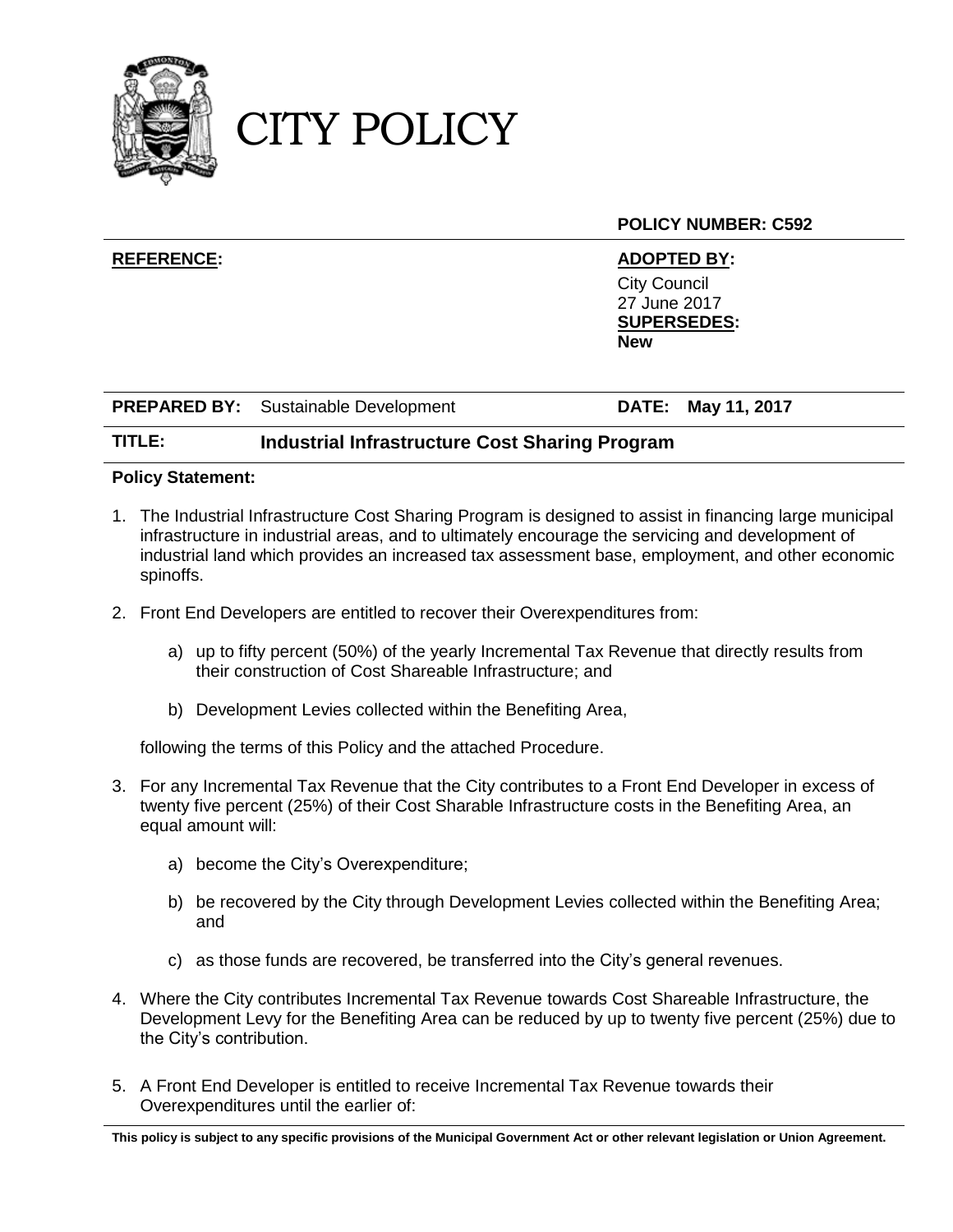

- a) recovery of their full Overexpenditures; or
- b) twenty five (25) years after execution of the Servicing Agreement, provided that they have recovered at least fifty percent (50%) of their total Overexpenditures.

If, after twenty five (25) years, the Front End Developer has not recovered at least fifty percent (50%) of their total Overexpenditures, then they will be entitled to continue receiving Incremental Tax Revenue until they have recovered fifty percent (50%).

6. Following implementation of the program, City Administration will prepare a report annually for the City's Executive Committee, providing an update on the status of the program.

### **The purpose of this policy is to:**

Provide a sustainable system for financing municipal infrastructure that is customized to the unique characteristics of industrial development in Edmonton.

Encourage economic development in industrial areas through financial incentives.

Improve the City's longer term economic sustainability through shorter term investments.

Address limitations of the Revolving Industrial Servicing Fund and other existing funding models.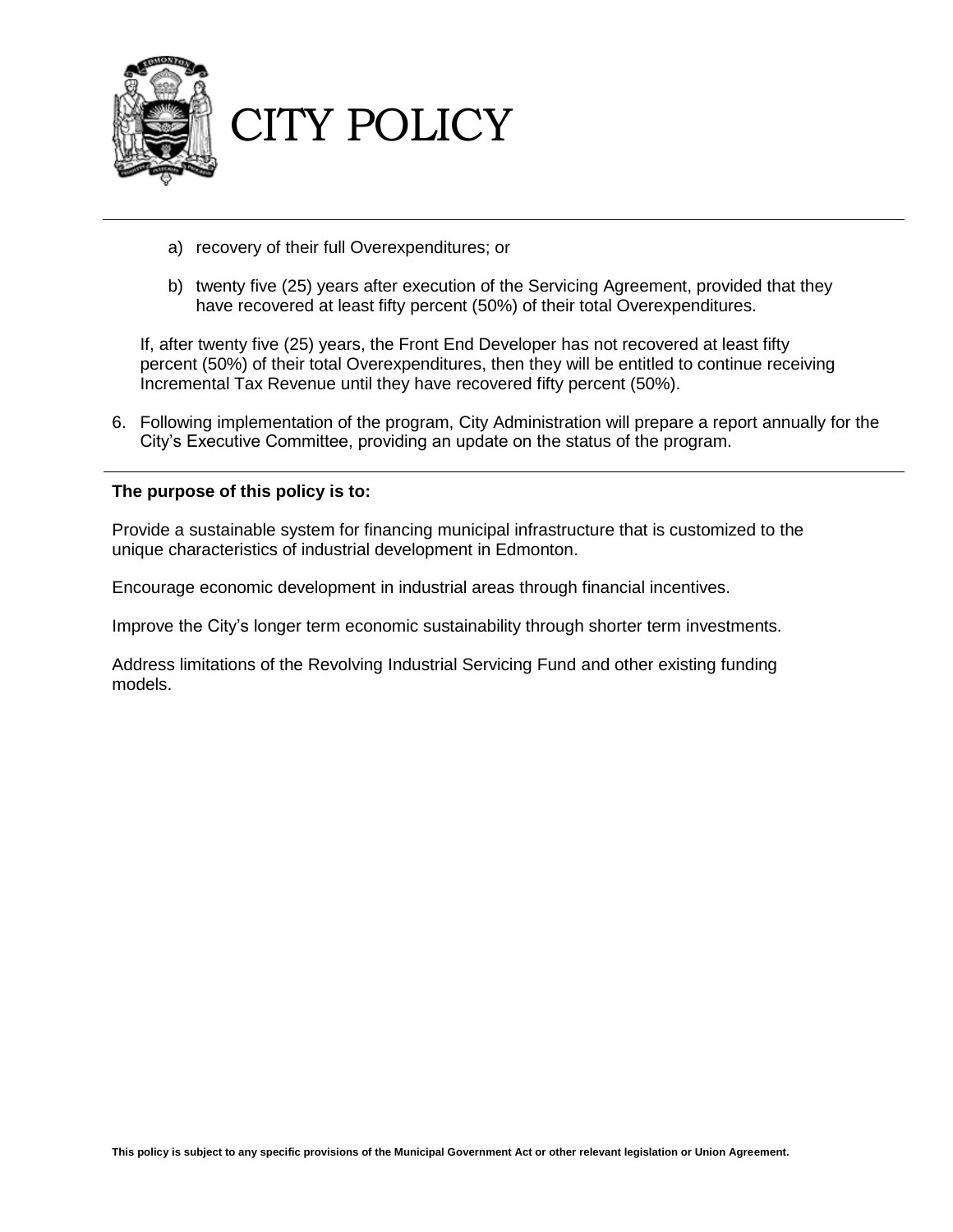

**POLICY NUMBER: C592**

**AUTHORITY:** City Manager **EFFECTIVE DATE:**

**TITLE: Industrial Infrastructure Cost Sharing Program**

**PAGE: Page 1 of 21**

# **1 DEFINITIONS**

1.1 Arterial Roadway Assessment(s) or ARA is the program administered by the City for the cost sharing between developers of arterial roadway Cost Shareable Infrastructure, as outlined in the City's standard Servicing Agreement and Bylaw 14380, Arterial Roads for Development, as amended.

Arterial Roadway Assessments can also refer to the charge per hectare (\$/ha) of land within a Benefiting Area towards the area's arterial roadway Cost Shareable Infrastructure.

- 1.2 Baseline Tax Revenue is:
	- a) equal to the Municipal Property Taxes found on the municipal tax roll for the year in which the Servicing Agreement is executed. In cases where a Servicing Agreement is not required in respect of development on Dependent Lands, the Baseline Tax Revenue will be established for the year in which the development commences, as determined by the City;
	- b) determined after all assessment complaints and appeals are fully determined and the assessment is finalized; and
	- c) determined by the City Assessor.
- 1.3 Benefiting Area is a defined area of land that is determined by the City to benefit from a system of Cost Shareable Infrastructure. A Benefiting Area typically contains multiple land parcels which are owned by multiple different landowners.
	- a) Benefiting Areas for arterial roadway Cost Shareable Infrastructure shall be determined in accordance with Bylaw 14380, Arterial Roads for Development, as amended.
	- b) Benefiting Areas for storm and sanitary drainage systems shall be determined in accordance with the City's standard procedures for administering the PAC system and Servicing Agreements.
- 1.4 CCC is the Construction Completion Certificate as defined in the City's standard Servicing Agreement.
- 1.5 City is the City of Edmonton, a municipal corporation.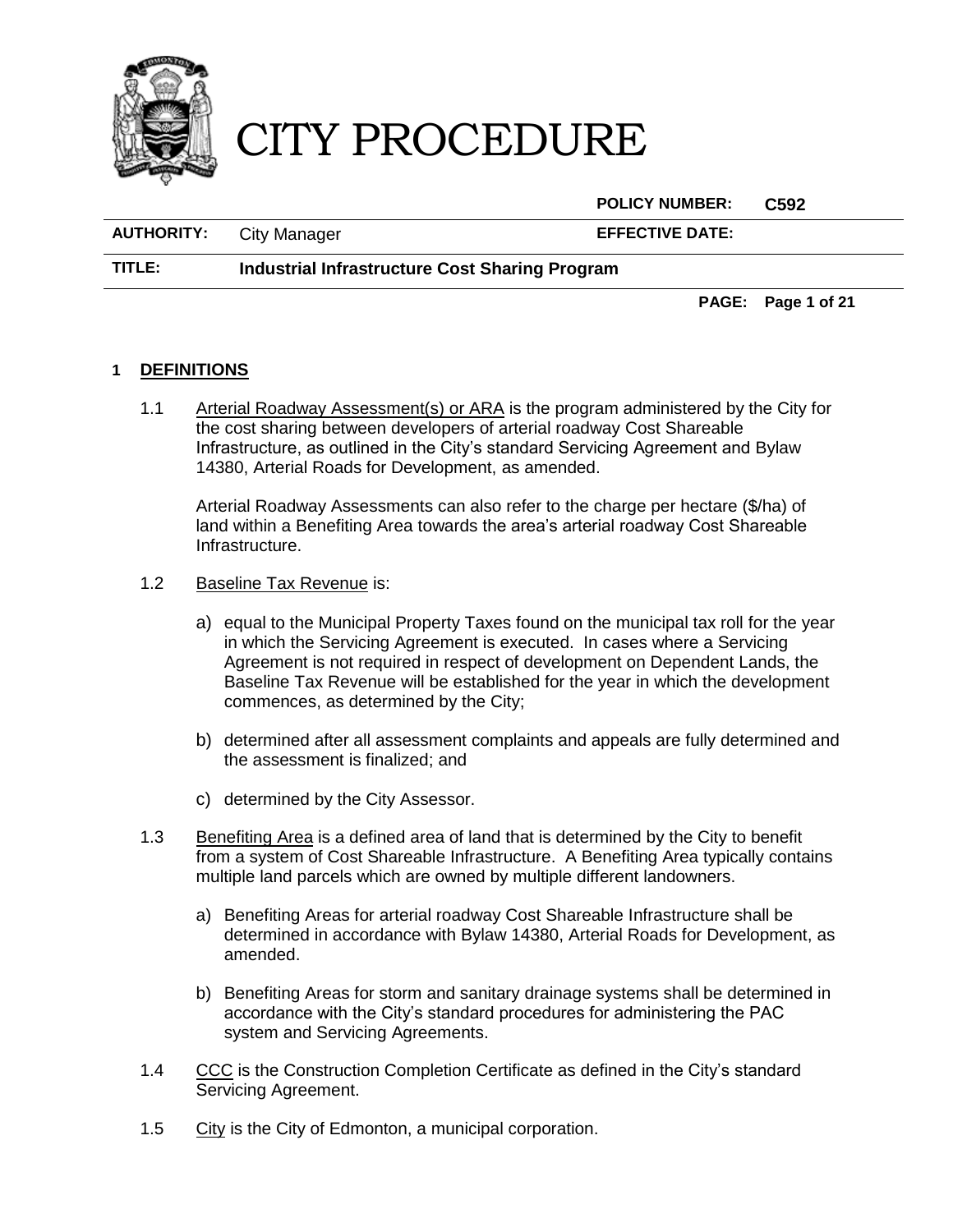

**POLICY NUMBER: C592**

**AUTHORITY:** City Manager **EFFECTIVE DATE:**

**TITLE: Industrial Infrastructure Cost Sharing Program**

**PAGE: Page 2 of 21**

- 1.6 City Assessor is the City Assessor or their delegate as defined under the Municipal Government Act R.S.A. 2000, c. M-26, as amended.
- 1.7 Cost Shareable Infrastructure is municipal drainage or arterial roadway infrastructure that is designed to provide service to a Benefiting Area, and which qualifies for cost recovery under the ARA or PAC cost sharing systems, as determined by the City in accordance with the Servicing Agreement. This can also include the cost of land required for this infrastructure, as outlined in the Servicing Agreement.
- 1.8 Dependent Lands are industrial lands that are developed after execution of the Front End Developer's Servicing Agreement, and which development, in the opinion of the City, could not have occurred without the Front End Developer's initial construction of Cost Shareable Infrastructure. Dependent Lands is further defined in Section [6.2\(](#page-12-0)[b\).](#page-13-0)
- 1.9 Deputy City Manager is the Deputy City Manager of the City's Sustainable Development Department.
- 1.10 Development Lands are all of the Front End Developer's lands included under the Servicing Agreement, as determined by the City.
- 1.11 Development Levies (or Development Levy) are charges that are calculated and collected by the City, typically as a condition of subdivision approval or development permit, from owners and developers of lands within a Benefiting Area towards their share of the cost of Cost Shareable Infrastructure.

Development Levies include, but are not limited to, ARA and PAC charges.

- 1.12 Development Levy Funding Maximum is defined in Section [4.2.](#page-8-0)
- <span id="page-3-0"></span>1.13 Front End Developer is a developer:
	- a) who constructs and bears the initial cost of Cost Shareable Infrastructure required to service industrial land;
	- b) whose Cost Shareable Infrastructure construction cost within a Benefiting Area exceeds their proportionate share of the Development Levy, and therefore, entitles them to recover their Overexpenditures; and
	- c) who enters into a Servicing Agreement for industrial lands which contains provisions for recovery of their Overexpenditures.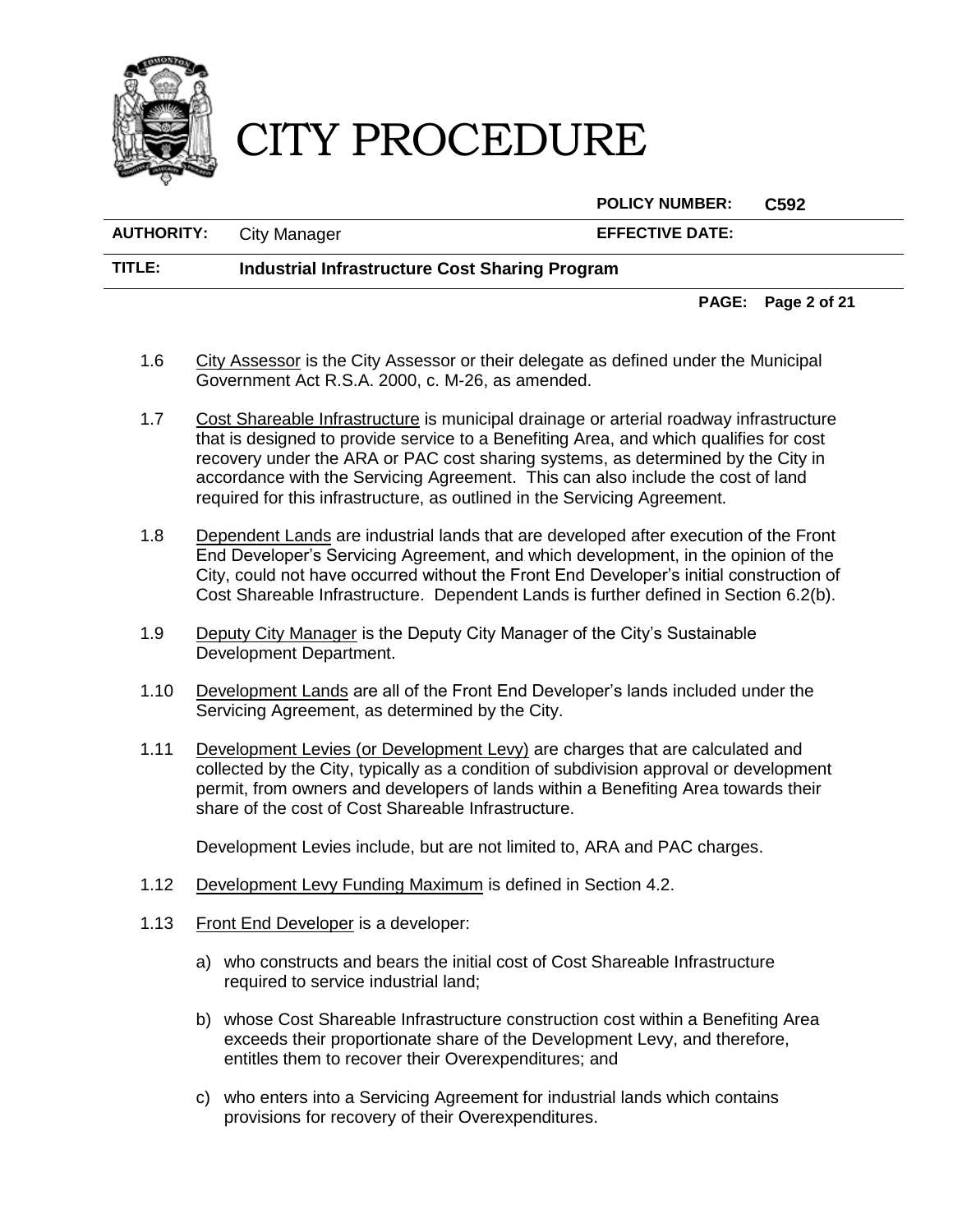

**POLICY NUMBER: C592**

**AUTHORITY:** City Manager **EFFECTIVE DATE: TITLE: Industrial Infrastructure Cost Sharing Program**

**PAGE: Page 3 of 21**

- 1.14 GST is the Goods and Services Tax as assessed, charged and levied by the Government of Canada.
- 1.15 Incremental Tax Revenue is:
	- (a) the change in annual Municipal Property Taxes that the City receives from a given area of land;
	- (b) calculated by subtracting the Baseline Tax Revenue from the Municipal Property Taxes payable in subsequent taxation years; and
	- (c) calculated yearly by the City Assessor.
- 1.16 Municipal Property Taxes:
	- (a) includes all municipal property taxes collected by the City;
	- (b) excludes: education taxes, local improvement taxes, special taxes, and community revitalization levies, as defined in Municipal Government Act R.S.A. 2000, c. M-26, as amended; and
	- (c) are calculated by the City Assessor after all assessment complaints and appeals are fully determined and the assessment is finalized.
- 1.17 Overexpenditure(s) are:
	- a) amounts by which a developer's Cost Shareable Infrastructure construction cost within a particular Benefiting Area exceeds their proportionate share of all of the Cost Shareable Infrastructure in the Benefiting Brea, and
	- b) amounts a developer would normally be entitled to recover in the future through the ARA or PAC programs administered by the City.

The final determination of a developer's Overexpenditures is at the sole discretion of the City, acting in accordance with standard procedure, the Servicing Agreement, and this policy.

1.18 Permanent Area Contribution(s) or PAC is the program administered by the City for the cost sharing between developers of large storm and sanitary drainage Cost Shareable Infrastructure, as outlined in the Servicing Agreement.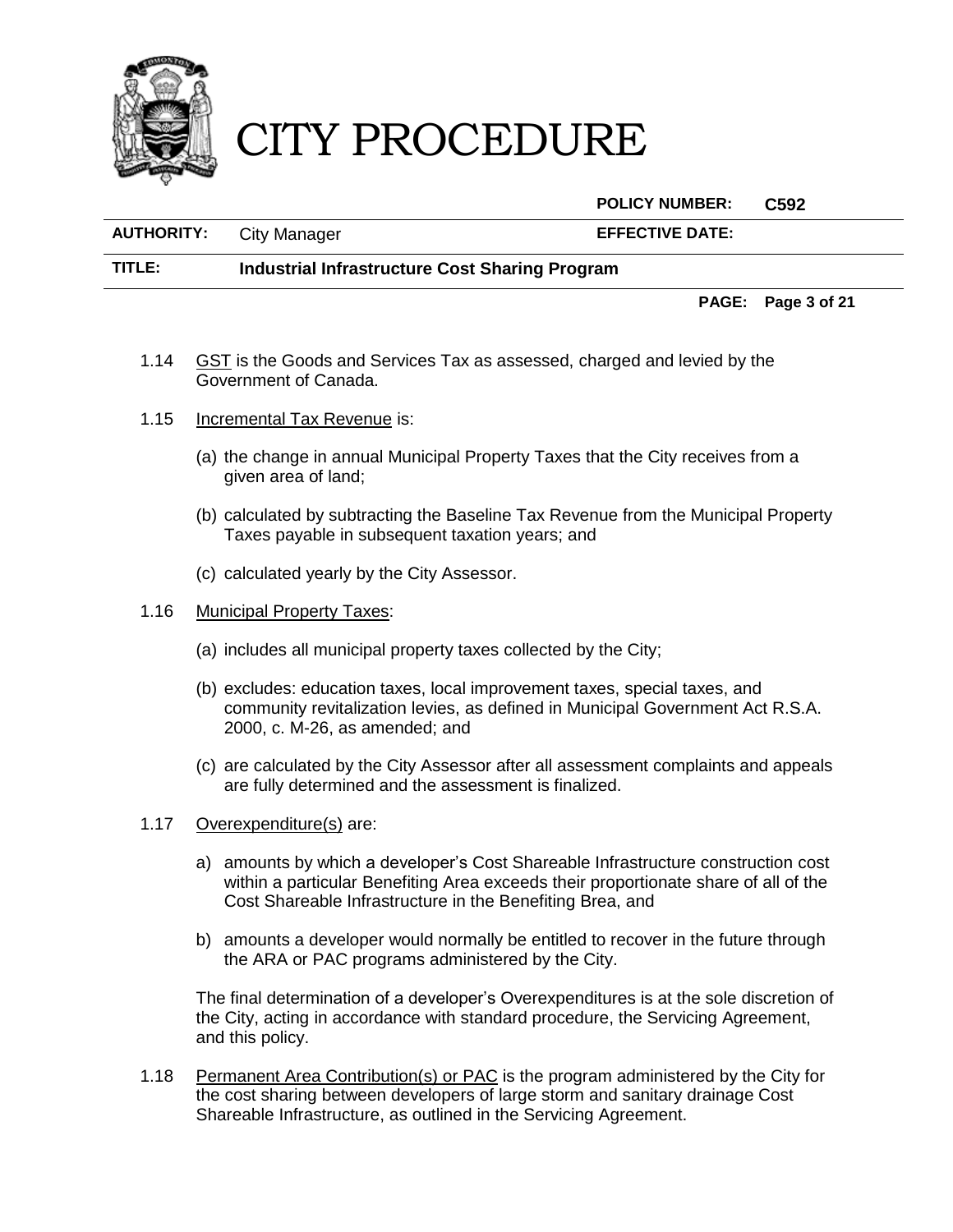

**POLICY NUMBER: C592**

**AUTHORITY:** City Manager **EFFECTIVE DATE:**

## **TITLE: Industrial Infrastructure Cost Sharing Program**

**PAGE: Page 4 of 21**

Permanent Area Contributions can also refer to the charge per hectare (\$/ha) of land within a Benefiting Area towards a system of storm or sanitary drainage Cost Shareable Infrastructure.

- 1.19 Servicing Agreement(s) are agreements between the City and developers in respect of land development or servicing, and can contain, among other things:
	- a) obligations for the developer to construct or pay for municipal infrastructure; and
	- b) provisions for recovery of the developer's Overexpenditures.
- 1.20 Subsequent Developer is a developer who enters into a Servicing Agreement after the Front End Developer does, and who is required to pay Development Levies in respect of the Cost Shareable Infrastructure that was constructed by the Front End Developer.
- 1.21 Tax Funding Minimum is defined in Section [4.1.](#page-7-0)

# **2 CRITERIA AND ELIGIBILITY**

2.1 Developer Criteria

In order to be considered a Front End Developer under this policy, the criteria outlined in Section [1.13](#page-3-0) must be met.

- 2.2 Location Criteria
	- 2.2.1 This policy applies to land within the corporate limits of the City of Edmonton that are zoned under the City's Land Use Bylaw as follows:
		- a) IB Industrial Business Zone;
		- b) IL Light Industrial Zone;
		- c) IM Medium Industrial Zone;
		- d) IH Heavy Industrial Zone;
		- e) EIB Ellerslie Industrial Business Zone;
		- f) EIM Ellerslie Medium Industrial Zone;
		- g) EETB Edmonton Energy and Technology Park Business Park Zone;
		- h) EETC Edmonton Energy and Technology Park Chemical Cluster Zone;
		- i) EETL Edmonton Energy and Technology Park Logistics Zone;
		- j) EETM Edmonton Energy and Technology Park Manufacturing Zone;
		- k) Direct Control (DC) Zoning with industrial purposes; or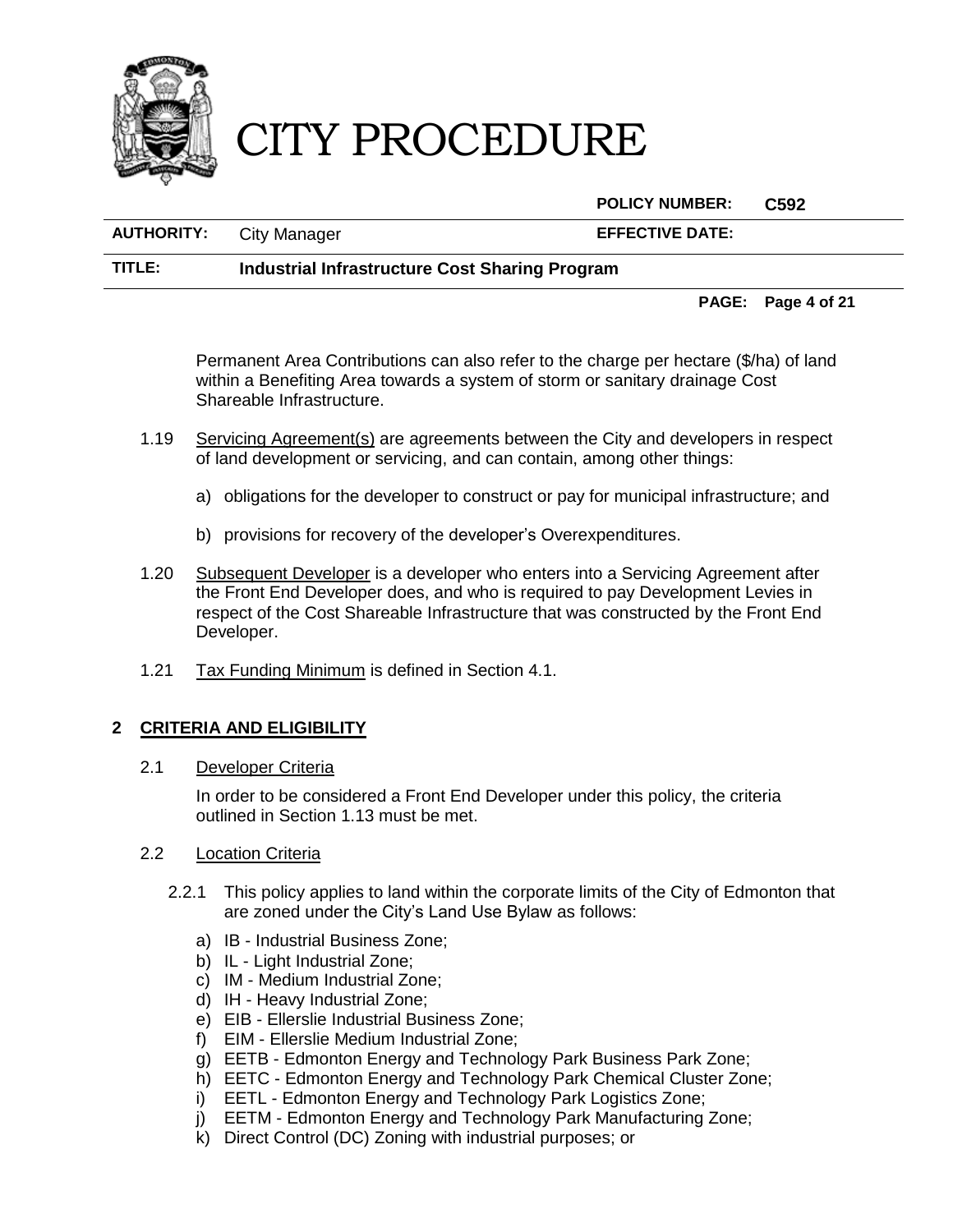

**POLICY NUMBER: C592**

**AUTHORITY:** City Manager **EFFECTIVE DATE: TITLE: Industrial Infrastructure Cost Sharing Program**

**PAGE: Page 5 of 21**

- l) other comparable zoning, as determined by the City, with industrial or industrial/commercial uses.
- 2.2.2 This policy does not apply to any land located within a Community Revitalization Levy boundary.
- 2.2.3 In situations where industrial lands share a Benefiting Area with residential lands, the provisions of Section [4.4](#page-9-0) will apply.
- 2.2.4 Some limited discretion may be exercised by the Deputy City Manager in extending program eligibility to commercial, institutional and non-industrial uses adjacent to industrial activity which are consistent with the intent of this policy.

### 2.3 Eligible Costs

The portions of a Front End Developer's construction costs that are eligible for recovery under this policy are limited to Overexpenditures for Cost Shareable Infrastructure.

2.4 Effective Date

This policy applies to Servicing Agreements that are executed after City Council approves the policy.

### **3 SOURCES OF OVEREXPENDITURE RECOVERY**

- 3.1 A Front End Developer is entitled to recover their Overexpenditures from the following sources:
	- a) Fifty percent (50%) of the Incremental Tax Revenue from the Development Lands, following the process outlined in Section [6.1;](#page-12-1)
	- b) Up to fifty percent (50%) of the Incremental Tax Revenue from Dependent Lands, following the process outlined in Section [6.2;](#page-12-0) and
	- c) Development Levies collected within the Benefiting Area, following the process outlined in Section [7.](#page-17-0)

Funds from these sources will be paid to the Front End Developer as funds become available, following the terms of this policy and the Servicing Agreement. The City will not be required to pay any amounts to a Front End Developer that it has not received or collected in the form of Development Levies or Municipal Property Taxes.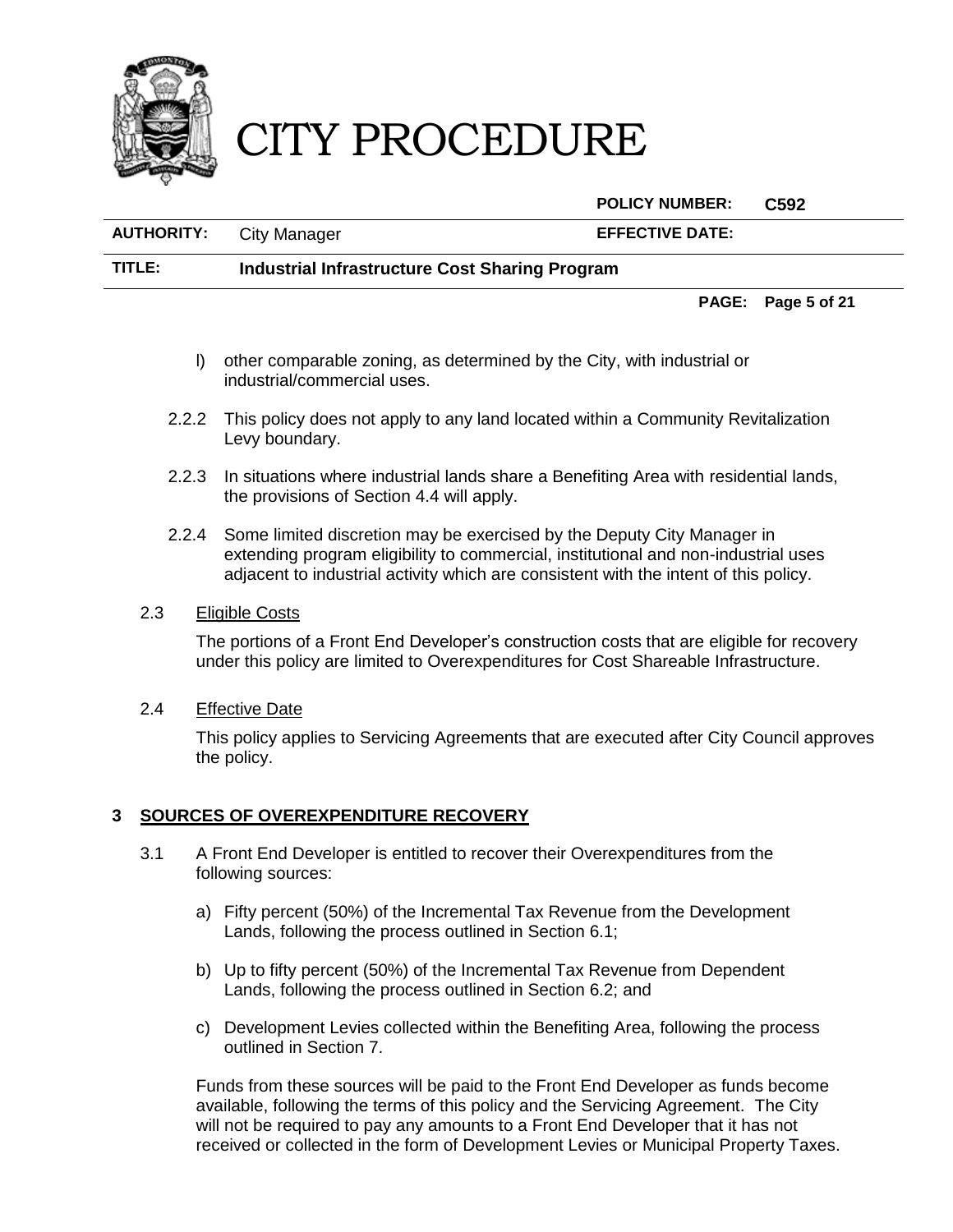

**POLICY NUMBER: C592**

**AUTHORITY:** City Manager **EFFECTIVE DATE:**

**TITLE: Industrial Infrastructure Cost Sharing Program**

**PAGE: Page 6 of 21**

## **4 FUNDING LIMITS**

For each Overexpenditure that a Front End Developer is required to carry, the City will calculate and apply a *Tax Funding Minimum* and a *Development Levy Funding Maximum*, as outlined in Sections [4.1](#page-7-0) and [4.2,](#page-8-0) respectively.

## <span id="page-7-0"></span>4.1 *Tax Funding Minimum*

- a) The Tax Funding Minimum is equal to twenty five percent (25%) of the cost of Cost Shareable Infrastructure that corresponds to the Overexpenditure.
- b) The total amount that a Front End Developer receives from the City through Incremental Tax Revenue towards an Overexpenditure must meet or exceed the Tax Funding Minimum.
- c) Any amounts that the City pays towards an Overexpenditure that exceed the Tax Funding Minimum will:
	- i) become the City's Overexpenditure, and accrue interest as outlined in the Servicing Agreement;
	- ii) be recovered by the City through Development Levies collected within the Benefiting Area, as outlined in Section [7;](#page-17-0) and
	- iii) as funds are recovered, be transferred into the City's general revenues.

### For example:

*Year 1*

- Developer's Cost Shareable Infrastructure construction = \$1 million
- Tax Funding Minimum =  $$1$  million x  $25\%$  =  $$250,000$
- Developer's share of Development Levies = \$300,000
- $\bullet$  Developer's Overexpenditure = \$ 1 million \$300,000 = \$700,000

*Years 2 - 5*

- Development Levies collected towards Overexpenditure = \$200,000
- Incremental Tax Revenue paid towards Overexpenditure = \$500,000
- Developer's remaining Overexpenditure = \$700,000 \$200,000 \$500,000 = \$0 (fully recovered)
- City's Overexpenditure =  $$500,000 $250,000 = $250,000$

*Years 6+*

- City recovers \$250,000 from Development Levies
- Funds go to general revenue as they are recovered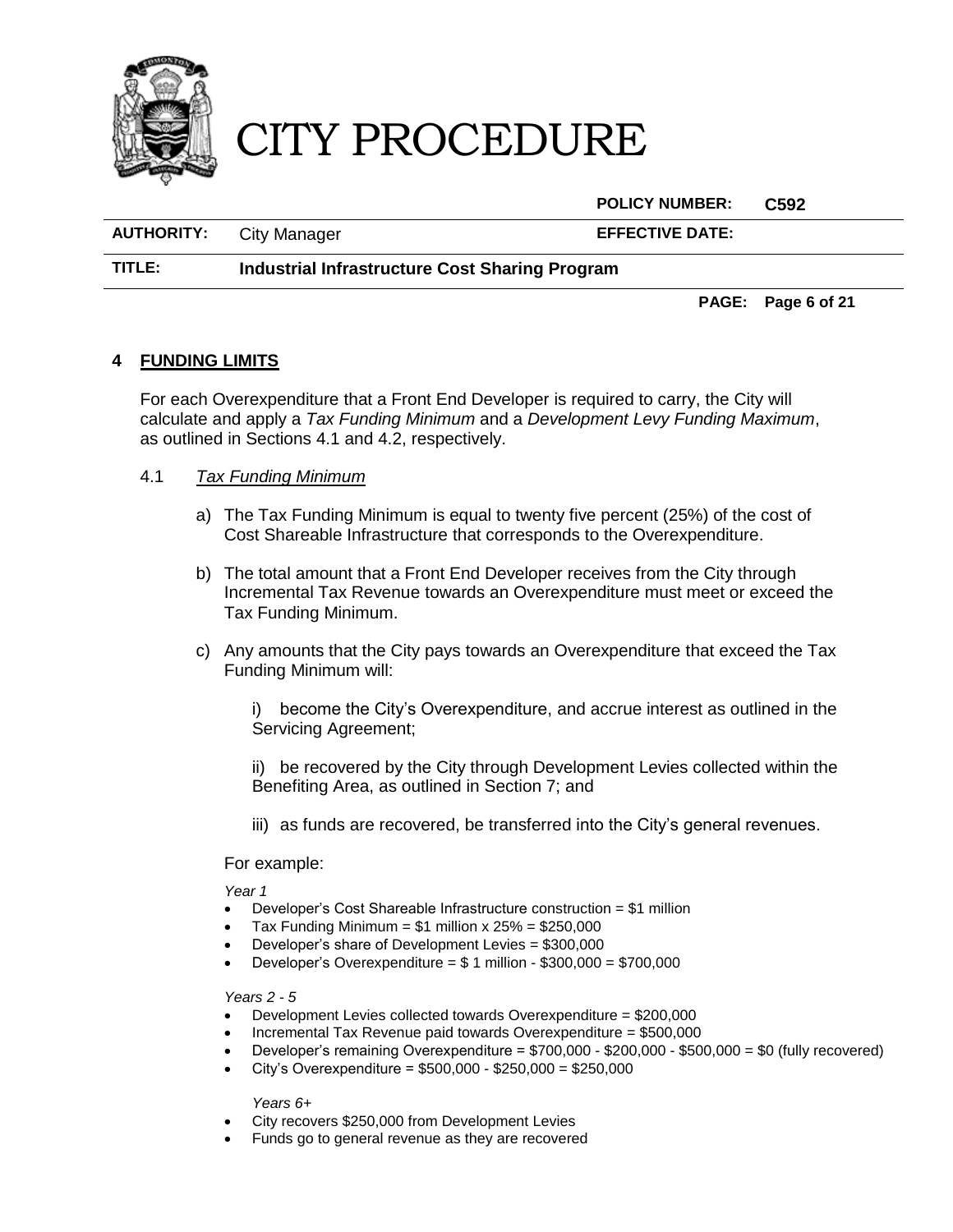

**POLICY NUMBER: C592**

**AUTHORITY:** City Manager **EFFECTIVE DATE:**

**TITLE: Industrial Infrastructure Cost Sharing Program**

**PAGE: Page 7 of 21**

# <span id="page-8-0"></span>4.2 *Development Levy Funding Maximum*

- a) The Development Levy Funding Maximum is equal to seventy five percent (75%) of the cost of Cost Shareable Infrastructure that corresponds to the Overexpenditure.
- b) The total amount that a Front End Developer receives from Development Levies towards an Overexpenditure, including their own contribution to the Development Levy, cannot exceed the Development Levy Funding Maximum. For example:

#### *Year 1*

- Developer's Cost Shareable Infrastructure construction = \$1 million
- Tax Funding Minimum =  $$1$  million x  $25\%$  =  $$250,000$
- Development Levy Funding Maximum = \$1 million x 75% = \$750,000
- Developer's Development Levy contribution = \$300,000
- Developer's Overexpenditure = \$ 1 million \$300,000 = \$700,000
- Remaining Development Levy Funding Maximum = \$750,000 \$300,000 = \$450,000

### *Year 2*

- Development Levies collected towards Overexpenditure = \$500,000
- Development Levies paid to Developer = \$450,000 (remaining max. from Year 1)
- Extra Development Levies (\$50,000) will be used towards other Overexpenditures in the Benefiting Area
- Incremental Tax Revenue paid towards Overexpenditure = \$100,000
- Developer's remaining Overexpenditure = \$700,000 \$450,000 \$100,000 = \$150,000 (all to be recovered from future Incremental Tax Revenue)
- c) If a Front End Developer's Development Levy contribution for the Development Lands exceeds the Development Levy Funding Maximum, then they will be required to pay the excess amount to the City for use towards other Overexpenditures in the Benefiting Area. For example:
	- Developer's Cost Shareable Infrastructure construction = \$1 million
	- Development Levy Funding Maximum = \$1 million x 75% = \$750,000
	- Developer's Development Levy contribution for Development Lands = \$800,000
	- Developer is required to pay \$50,000 (\$800,000 \$750,000)
		- Developer's Overexpenditure = \$1 million \$800,000 + \$50,000 = \$250,000 (all to be recovered from future Incremental Tax Revenue)
- d) The Development Levy Funding Maximum cannot exceed the value of the Overexpenditure at any point in time. When a Front End Developer has received more than the Tax Funding Minimum from Incremental Tax Revenue towards an Overexpenditure, the Development Levy Funding Maximum will then become equal to the Overexpenditure. For example: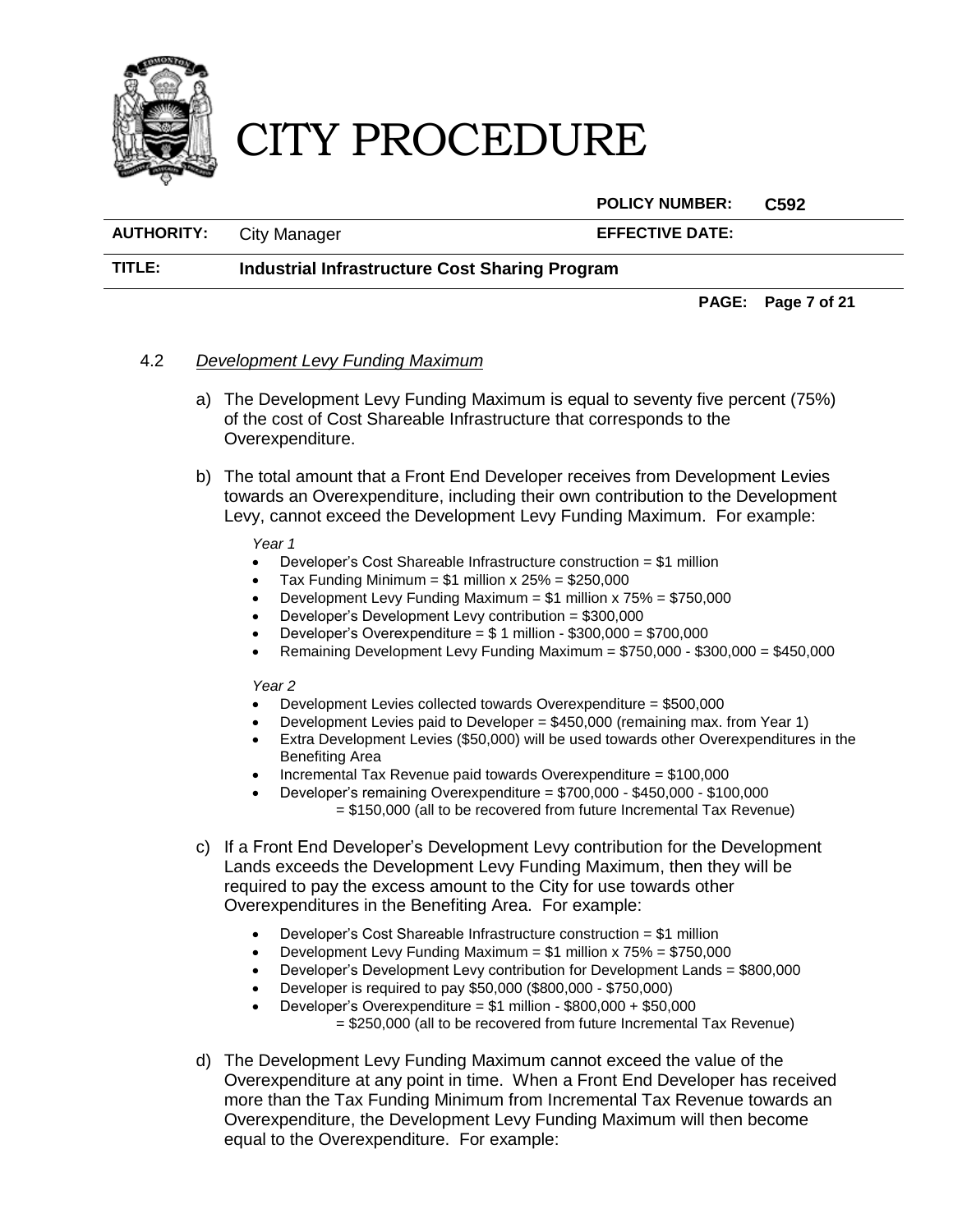

**POLICY NUMBER: C592**

AUTHORITY: City Manager **EFFECTIVE DATE:** 

## **TITLE: Industrial Infrastructure Cost Sharing Program**

**PAGE: Page 8 of 21**

#### *Year 1*

- Developer's Cost Shareable Infrastructure construction = \$1 million
- Tax Funding Minimum =  $$1$  million x  $25\%$  =  $$250,000$
- Development Levy Funding Maximum =  $$1$  million x  $75\%$  =  $$750,000$
- Developer's Development Levy contribution = \$300,000
- Developer's Overexpenditure = \$1 million \$300,000 = \$700,000
- Remaining Development Levy Funding Maximum = \$750,000 \$300,000 = \$450,000

#### *Years 2 to 5*

- $\bullet$  Development Levies collected towards Developer's Overexpenditure = \$0
- Incremental Tax Revenue paid towards Developer's Overexpenditure = \$400,000
- Remaining Overexpenditure = \$700,000 \$400,000 = \$300,000
- Remaining Development Levy Funding Maximum = \$450,000 (from above) > \$300,000
- Therefore, remaining Development Levy Funding Maximum = \$300,000
- e) In cases where the City carries an Overexpenditure pursuant to Section [4.1,](#page-7-0) that Overexpenditure will be fully recovered through Development Levies, and therefore, the Tax Funding Minimum for that Overexpenditure will always equal zero (\$0), and the Development Levy Funding Maximum will always equal the Overexpenditure.

### 4.3 *Adjustment to Funding Limits*

When an Overexpenditure gets adjusted in accordance with the Servicing Agreement and Section [8,](#page-20-0) the Tax Funding Minimum and the Development Levy Funding Maximum will be adjusted accordingly. For example:

*Year 1 – Construction Starts*

- Developer's estimated Cost Shareable Infrastructure construction = \$1 million
- Initial Tax Funding Minimum =  $$1$  million x 25% = \$250,000
- $\bullet$  Initial Development Levy Funding Maximum = \$1 million x 75% = \$750,000

*Year 2 – Construction Completed*

- Developer's actual Cost Shareable Infrastructure construction = \$1.2 million
- Adjusted Tax Funding Minimum =  $$1.2$  million x  $25\%$  =  $$300,000$
- Adjusted Development Levy Funding Maximum = \$1.2 million x 75% = \$900,000

### <span id="page-9-0"></span>4.4 *Residential Lands*

For Benefiting Areas that contain industrial lands and, in the City's opinion, a substantial amount of residential lands that have yet to pay the Development Levy:

a) the Tax Funding Minimum will always equal zero (\$0); and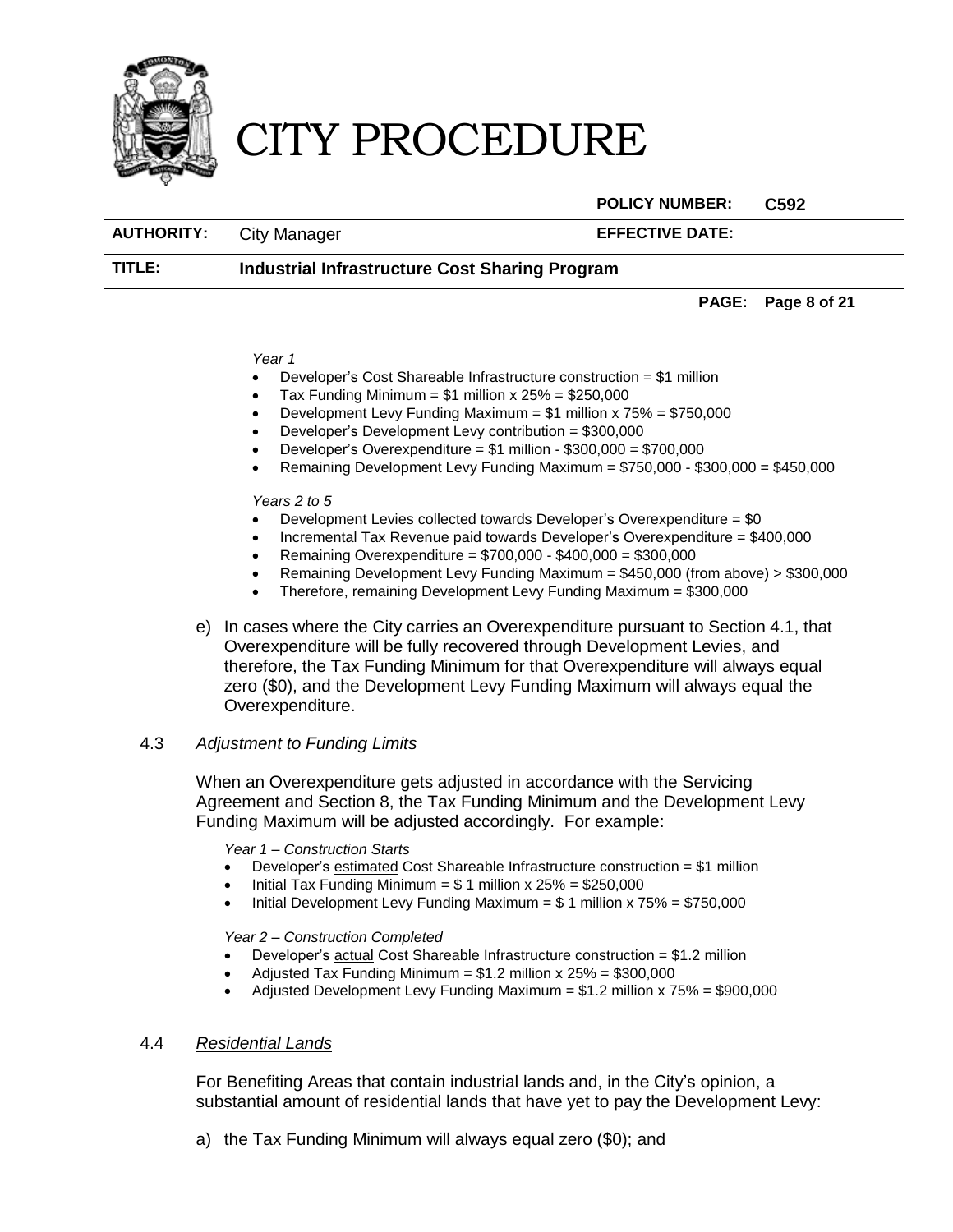

**POLICY NUMBER: C592**

| <b>AUTHORITY:</b> | <b>City Manager</b> |  | <b>EFFECTIVE DATE:</b> |
|-------------------|---------------------|--|------------------------|
| _____             |                     |  |                        |

**TITLE: Industrial Infrastructure Cost Sharing Program**

**PAGE: Page 9 of 21**

b) the Development Levy Funding Maximum will always equal the Overexpenditure.

In other words, any amounts that the City contributes through Incremental Tax Revenue to a Front End Developer's Overexpenditure will be fully recovered by the City in the future through Development Levies, and as funds are recovered, will be transferred into the City's general revenues.

# <span id="page-10-0"></span>**5 DEVELOPMENT LEVY RATES**

## 5.1 *Rate Reduction*

As a result of the City's funding contribution through Incremental Tax Revenue towards the Cost Shareable Infrastructure in a Benefiting Area, as outlined in Sections [4.1](#page-7-0) and [6,](#page-12-2) the Development Levy for the Benefiting Area can be reduced by up to twenty five percent (25%) following the processes outlined in this Section [5.](#page-10-0)

# 5.2 *Full Rate Reduction (25%)*

In Benefiting Areas where:

- a) no Cost Shareable Infrastructure has been constructed, or has been obligated to be constructed under Servicing Agreements;
- b) some Cost Shareable Infrastructure has been constructed, but the parties who constructed the infrastructure have already recovered their full Overexpenditures in respect of the infrastructure; or
- c) no party is carrying an Overexpenditure under an existing Servicing Agreement that provides that the Overexpenditure is to be fully recovered through the Development Levy;

the Development Levy rate will be reduced by twenty five percent (25%). For example:

*Benefiting Area*

- Total estimated future Cost Shareable Infrastructure cost = \$5 million
- Existing Overexpenditures = \$0
- Total assessable land area = 50 ha<br>• Original Development Levy rate = \$
- Original Development Levy rate =  $$5$  million / 50 ha =  $$100,000/$ ha<br>• Reduced Development Levy Rate =  $($5$  million x  $[100\% 25\%]$  / 50
- Reduced Development Levy Rate =  $($5$  million x  $[100\% 25\%]$  / 50 ha = \$75,000/ha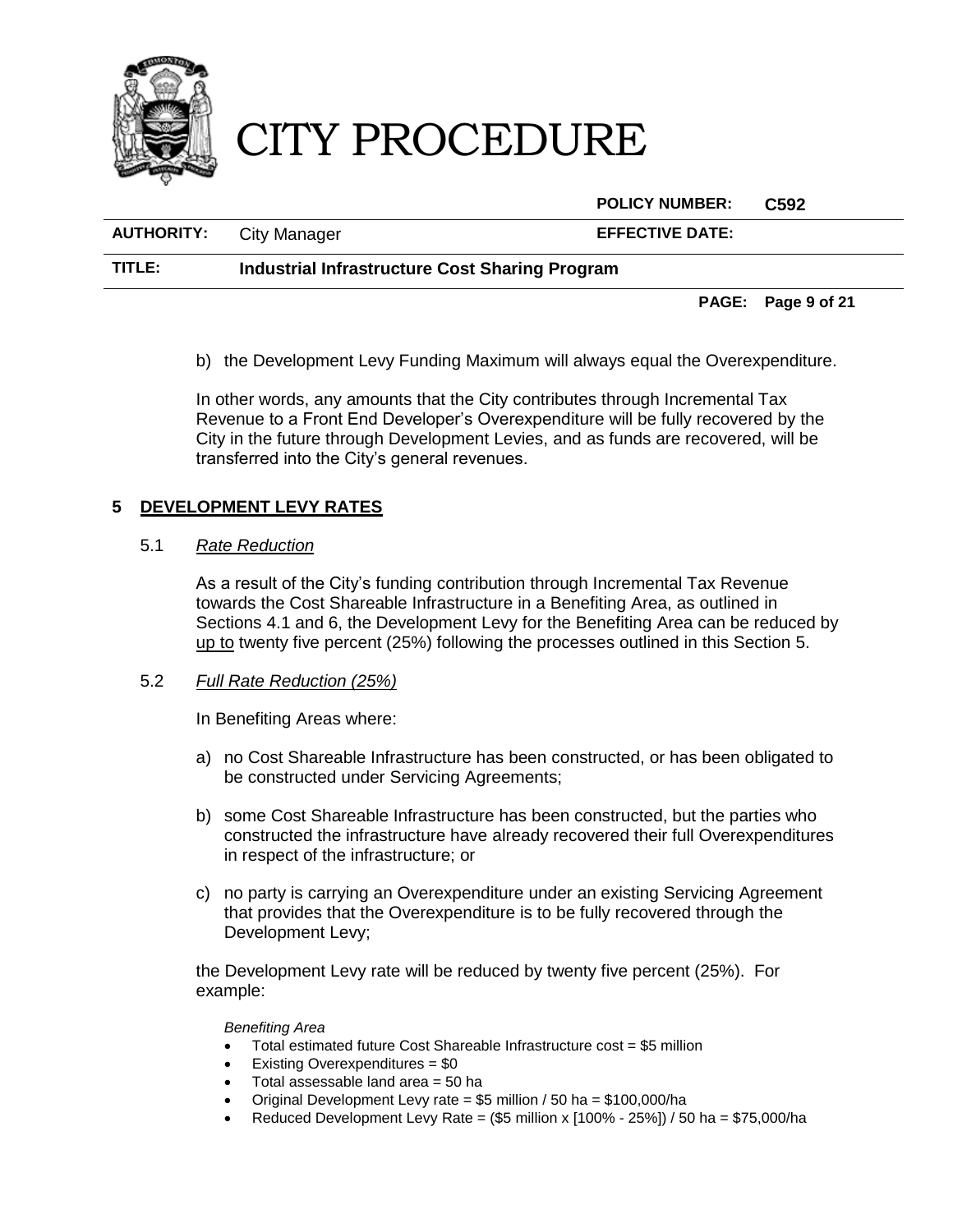

**POLICY NUMBER: C592**

**AUTHORITY:** City Manager **EFFECTIVE DATE:**

### **TITLE: Industrial Infrastructure Cost Sharing Program**

**PAGE: Page 10 of 21**

### <span id="page-11-0"></span>5.3 *Partial Rate Reduction (<25%)*

In Benefiting Areas where at least one party is carrying an Overexpenditure under an existing Servicing Agreement (prior to implementation of this policy) that provides that the Overexpenditure is to be fully recovered through Development Levies:

- a) the party is not entitled to recover any portion of that Overexpenditure from Incremental Tax Revenue; and
- <span id="page-11-1"></span>b) the reduced Development Levy rate must account for recovery of one hundred percent (100%) of that party's Overexpenditure. For example:

*Benefiting Area*

- Total estimated future Cost Shareable Infrastructure cost = \$4 million
- Existing Overexpenditures = \$1 million
- Total remaining assessable land area = 50 ha
- Original Development Levy rate =  $($4 \text{ million} + $1 \text{ million}) / 50 \text{ ha} = $100,000/\text{ha}$
- Reduced Development Levy Rate
	- $=$  (\$4 million x [100% 25%] + \$1 million x 100%) / 50 ha = \$80,000/ha

### 5.4 *Development Levies Ineligible for Reduction*

- a) For Benefiting Areas that contains industrial lands and, in the City's opinion, a substantial amount of residential lands that have yet to pay the Development Levy, as outlined in Section [4.4,](#page-9-0) the Development Levy rate will not be reduced.
- b) Where a Development Levy has been created to fund infrastructure that is not intended to be constructed by Front End Developers, that Development Levy rate will not be reduced. This may include, but not be limited to, the following:
	- i) a Development Levy that will fund work that the City, or a contractor hired by the City, will complete under a capital program; and
	- ii) the Expansion Assessment and the Sanitary Sewer Trunk Charge, as outlined in Bylaw 16200, Drainage Bylaw, as amended.
- c) The City will ultimately have sole discretion over which Development Levy rates can and cannot be reduced.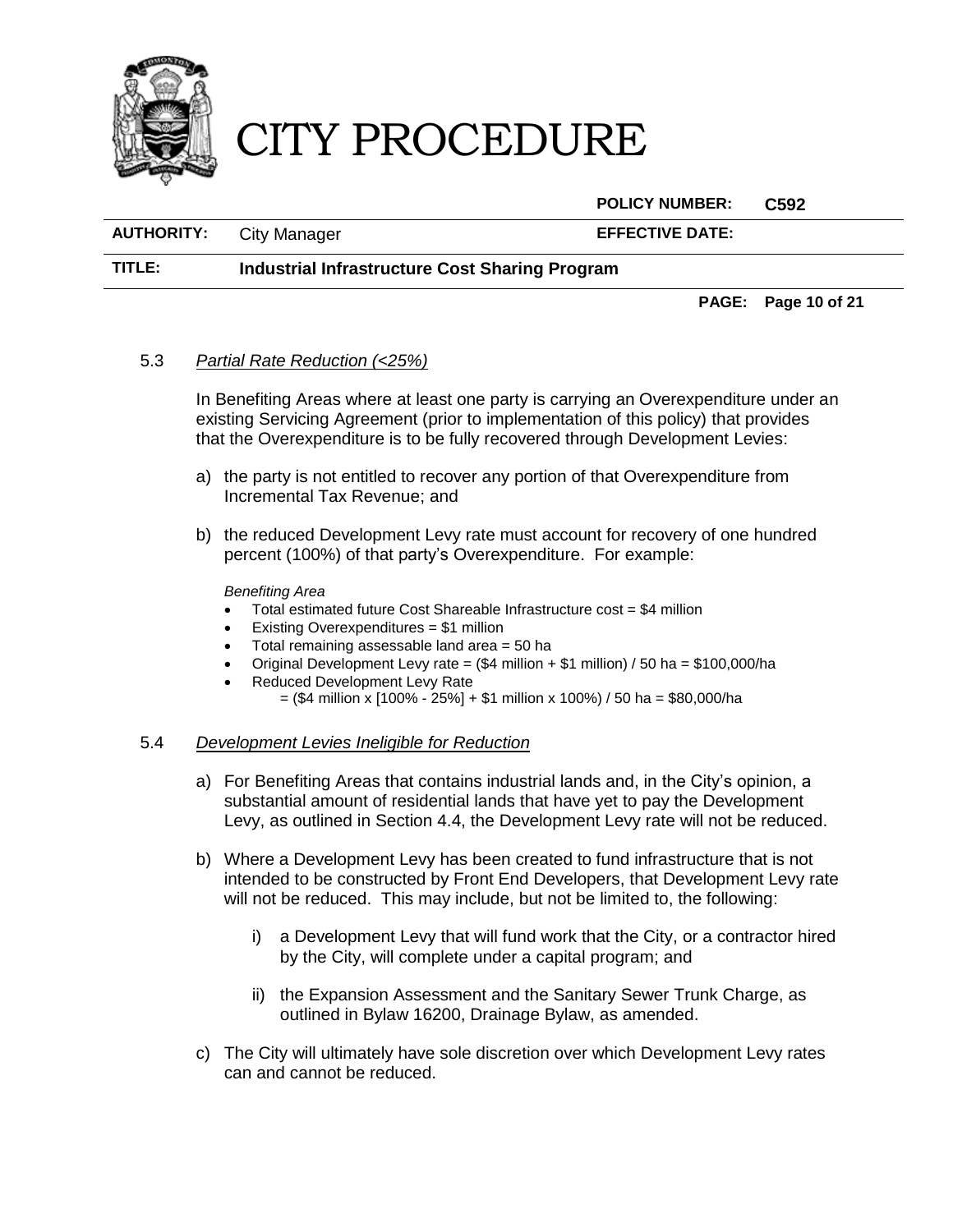

**POLICY NUMBER: C592**

**AUTHORITY:** City Manager **EFFECTIVE DATE:**

**TITLE: Industrial Infrastructure Cost Sharing Program**

**PAGE: Page 11 of 21**

### <span id="page-12-2"></span><span id="page-12-1"></span>**6 RECOVERY FROM INCREMENTAL TAX REVENUE**

### 6.1 *Development Lands*

A Front End Developer is entitled to receive fifty percent (50%) of the Incremental Tax Revenue from the Development Lands towards their Overexpenditures, starting in the following tax year after a CCC is issued for the applicable Cost Shareable Infrastructure, and ending in accordance with Section [5](#page-0-0) of the City Policy. For example:

*Year 1*

- Development Lands' Baseline Tax Revenue = \$20,000
- Servicing Agreement is executed
- Developer's Overexpenditures = \$700,000

#### *Year 2*

- Construction completed, CCC issued January 15
- Development Lands' Municipal Property Taxes = \$80,000
- Incremental Tax Revenue = \$80,000 \$20,000 = \$60,000
- Incremental Tax Revenue paid towards Overexpenditures = \$0 (CCC was issued this year)
- Development Levies collected towards Overexpenditure = \$0
- Developer's remaining Overexpenditures = \$700,000

*Year 3*

- Development Lands' Municipal Property Taxes = \$180,000
- Incremental Tax Revenue = \$180,000 \$20,000 = \$160,000
- Incremental Tax Revenue paid towards Overexpenditures =  $$160,000 \times 50\% = $80,000$
- Development Levies collected towards Overexpenditure = \$0
- Developer's remaining Overexpenditures = \$700,000 \$80,000 = \$620,000

### <span id="page-12-0"></span>6.2 *Dependent Lands*

- a) Following the procedures outlined in this Section [6.2,](#page-12-0) a Front End Developer is entitled to receive up to fifty percent (50%) of the Incremental Tax Revenue from Dependent Lands towards their Overexpenditure:
	- i) starting in the following tax year after all of the following have occurred:
		- A. issuance of a CCC for the applicable Cost Shareable Infrastructure;
		- B. development of the Dependent Lands has commenced, as determined by the City; and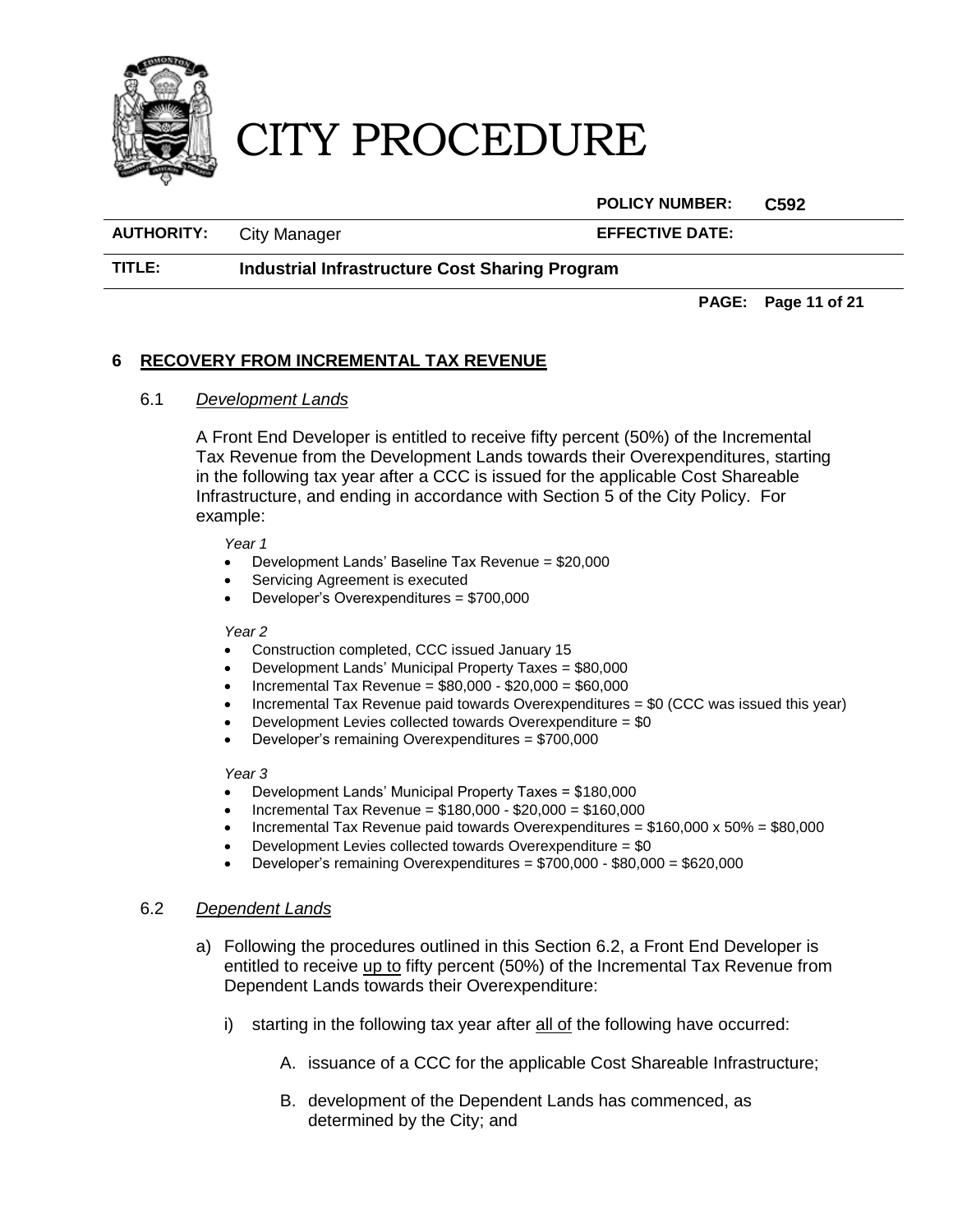

**POLICY NUMBER: C592**

**AUTHORITY:** City Manager **EFFECTIVE DATE:**

**TITLE: Industrial Infrastructure Cost Sharing Program**

**PAGE: Page 12 of 21**

- C. if applicable, a Servicing Agreement has been executed for the Dependent Lands;
- ii) ending in accordance with Section [5](#page-0-0) of the City Policy; and
- iii) only when it is determined by the City that the development on the lands directly depends on the Cost Shareable Infrastructure that corresponds to the Front End Developer's Overexpenditure, as outlined in Section [6.2](#page-12-0)[\(b\)](#page-13-0) below.
- <span id="page-13-0"></span>b) In order for lands to be considered Dependent Lands, the lands must be developed after execution of the Front End Developer's Servicing Agreement, and the development, in the opinion of the City, must not have been possible without the Front End Developer's initial construction of Cost Shareable Infrastructure. In other words, it must be demonstrated that the subsequent development (and the associated Incremental Tax Revenue) would not have been able to occur if the Front End Developer had not first installed the Cost Shareable Infrastructure.

The City will consider the following when making this determination:

- i) Whether or not the subsequent development is tying into the cost shareable sanitary or storm drainage system that that the Front End Developer has constructed, and therefore, would have been required to construct all or a portion of that system, had the Front End Developer not constructed it first;
- ii) Whether or not the subsequent development would have been required to construct all or a portion of the cost shareable arterial road system, had the Front End Developer not constructed it first; and
- iii) Location, traffic generation, and the size, scale, and type of development occurring.

Front End Developers are responsible for identifying subsequent developments that they believe should qualify as Dependent Lands, and the City will evaluate and decide which lands qualify. What qualifies as Dependent Lands will be at the sole discretion of the City.

c) In the event that Dependent Lands are determined to be dependent on multiple Cost Shareable Infrastructure systems that have been constructed by multiple Front End Developers who are each carrying Overexpenditures, then the fifty percent (50%) portion of the Incremental Tax Revenue from those Dependent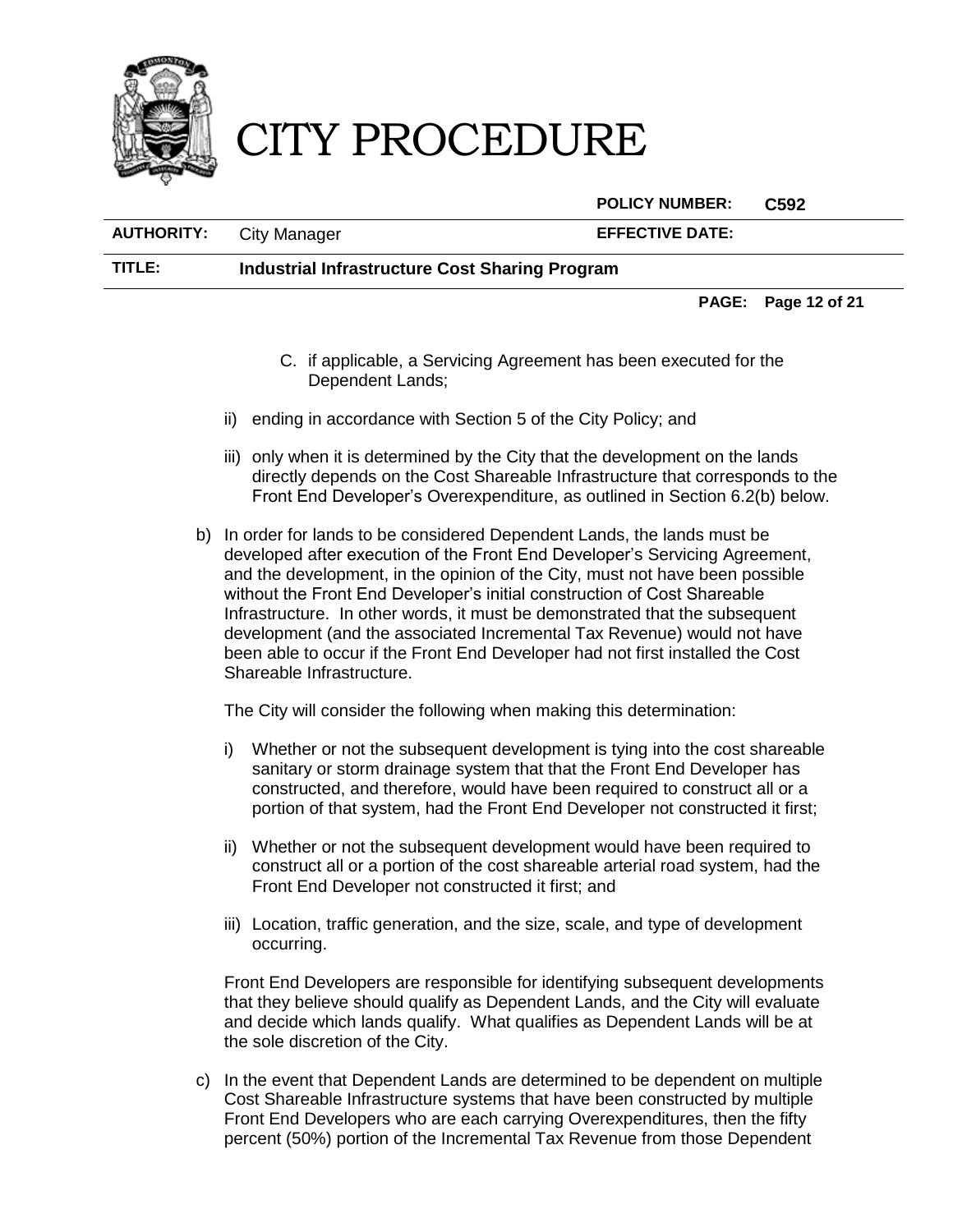

### **POLICY NUMBER: C592**

**AUTHORITY:** City Manager **EFFECTIVE DATE:**

### **TITLE: Industrial Infrastructure Cost Sharing Program**

### **PAGE: Page 13 of 21**

Lands will be distributed proportionately amongst all Front End Developers based on the value of each Overexpenditure at that time. The total Incremental Tax Revenue from any Dependent Lands being used to repay any Overexpenditures shall not exceed fifty percent (50%). For example:

#### *Year 1*

- Front End Developer "A" existing Overexpenditure = \$700,000
- Front End Developer "B" existing Overexpenditure = \$500,000
- Dependent Lands begin development, and is dependent on both Front End Developers
- Dependent Lands Baseline Tax Revenue = \$20,000

#### *Year 2*

- Dependent Lands' Municipal Property Taxes = \$140,000
- Incremental Tax Revenue from Dependent Lands = \$140,000 \$20,000 = \$120,000
- Total Incremental Tax Revenue paid towards both Overexpenditures =  $$120,000 \times 50\% = $60,000$
- Payment to Developer "A" = \$60,000 x (\$700,000 / [\$700,000+\$500,000]) = \$35,000
- Payment to Developer "B" = \$60,000 x (\$500,000 / [\$700,000+\$500,000]) = \$25,000

### <span id="page-14-0"></span>d) In the event that:

- i) a Front End Developer recovers their full Overexpenditures prior to twenty five (25) years after execution of their Servicing Agreement; and
- ii) the Development Lands qualify as Dependent Lands, in accordance with Section [6.2](#page-12-0)[\(b\),](#page-13-0) with respect to a previous Front End Developer who is still carrying an Overexpenditure,

then the previous Front End Developer will be entitled to receive up to fifty percent (50%) of the Incremental Tax Revenue from those lands, following the procedures for Development Lands in this Section [6.2.](#page-12-0) For Example:

*Year 1*

- Development "A" proceeds
- Developer "A" Overexpenditure = \$700,000

*Year 2*

- 50% Incremental Tax Revenue from Development "A" (to Developer "A") = \$30,000
- Developer "A" remaining Overexpenditure = \$700,000 \$30,000 = \$670,000
- Development "B" proceeds
- Constructs Cost Shareable Infrastructure, but is also dependent on Developer "A"'s Cost Shareable Infrastructure
- Developer ""B" Overexpenditure = \$50,000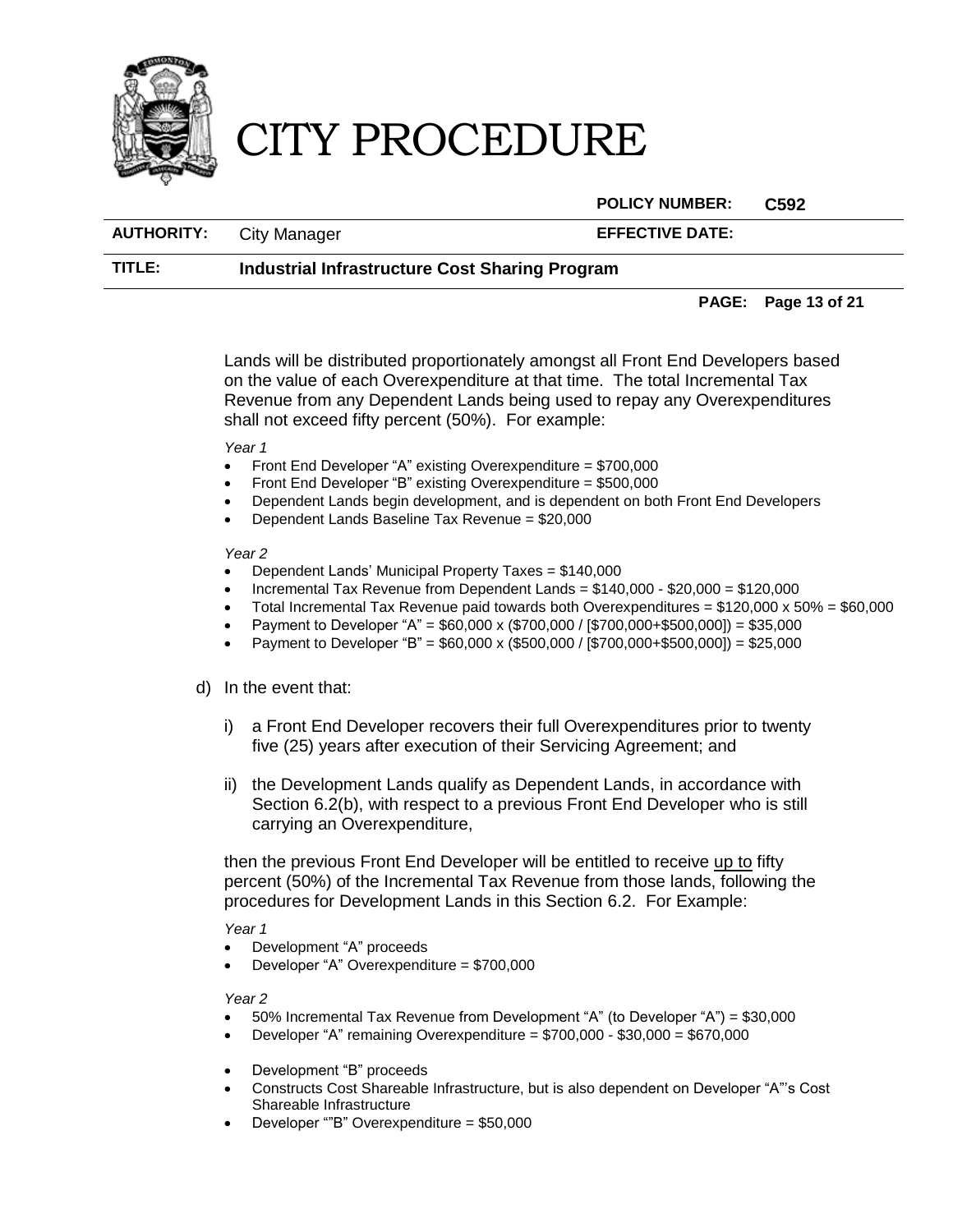

**POLICY NUMBER: C592**

| <b>AUTHORITY:</b> |             |
|-------------------|-------------|
|                   | City Manage |

**AUTHORITY:** CITY Manager **EFFECTIVE DATE:** 

## **TITLE: Industrial Infrastructure Cost Sharing Program**

#### **PAGE: Page 14 of 21**

#### *Year 3*

- 50% Incremental Tax Revenue from Development "A" (to Developer "A") = \$30,000
- Developer "A" remaining Overexpenditure = \$670,000 \$30,000 = \$640,000
- 50% Incremental Tax Revenue from Development "B" (to Developer "B") = \$50,000
- **•** Developer "B" remaining Overexpenditure  $= $50,000 $50,000 = $0$  (fully recovered)

#### *Year 4*

- 50% Incremental Tax Revenue from Development "A" (to Developer "A") = \$30,000
- 50% Incremental Tax Revenue from Development "B" (to Developer "A") = \$50,000
- Developer "A" remaining Overexpenditure = \$640,000 \$30,000 \$50,000 = \$560,000

### 6.3 *Ineligible Lands*

- a) A Front End Developer is not entitled to receive Incremental Tax Revenue from any lands other than the Development Lands or Dependent Lands.
- b) A Front End Developer is not entitled to receive Incremental Tax Revenue from lands that are considered the Development Lands of another Front End Developer, except in accordance with Section [6.2](#page-12-0)[\(d\).](#page-14-0)
- c) A Front End Developer is not entitled to receive Incremental Tax Revenue from development that occurred prior to execution of the Front End Developer's Servicing Agreement, regardless of whether the development may ultimately make use of, or depend on, the Cost Shareable Infrastructure constructed by the Front End Developer.
- d) Incremental Tax Revenue from a given area of land will not be paid to a front End Developer towards their Overexpenditures unless there is a net positive change to the Municipal Property Taxes resulting from development or servicing of the lands, as compared to the Baseline Tax Revenue. A net positive change to the Municipal Property Taxes will be confirmed by the City when any and all assessment complaints and appeals are fully determined and the property assessment is finalized.

### 6.4 *Total Yearly Amount to a Front End Developer*

a) Each year, following the procedures in Section [6.1](#page-12-1) for the Development Lands and Section [6.2](#page-12-0) for Dependent Lands, the City will calculate a total amount that is to be paid from Incremental Tax Revenue towards a Front End Developer's Overexpenditures under the Servicing Agreement. For example: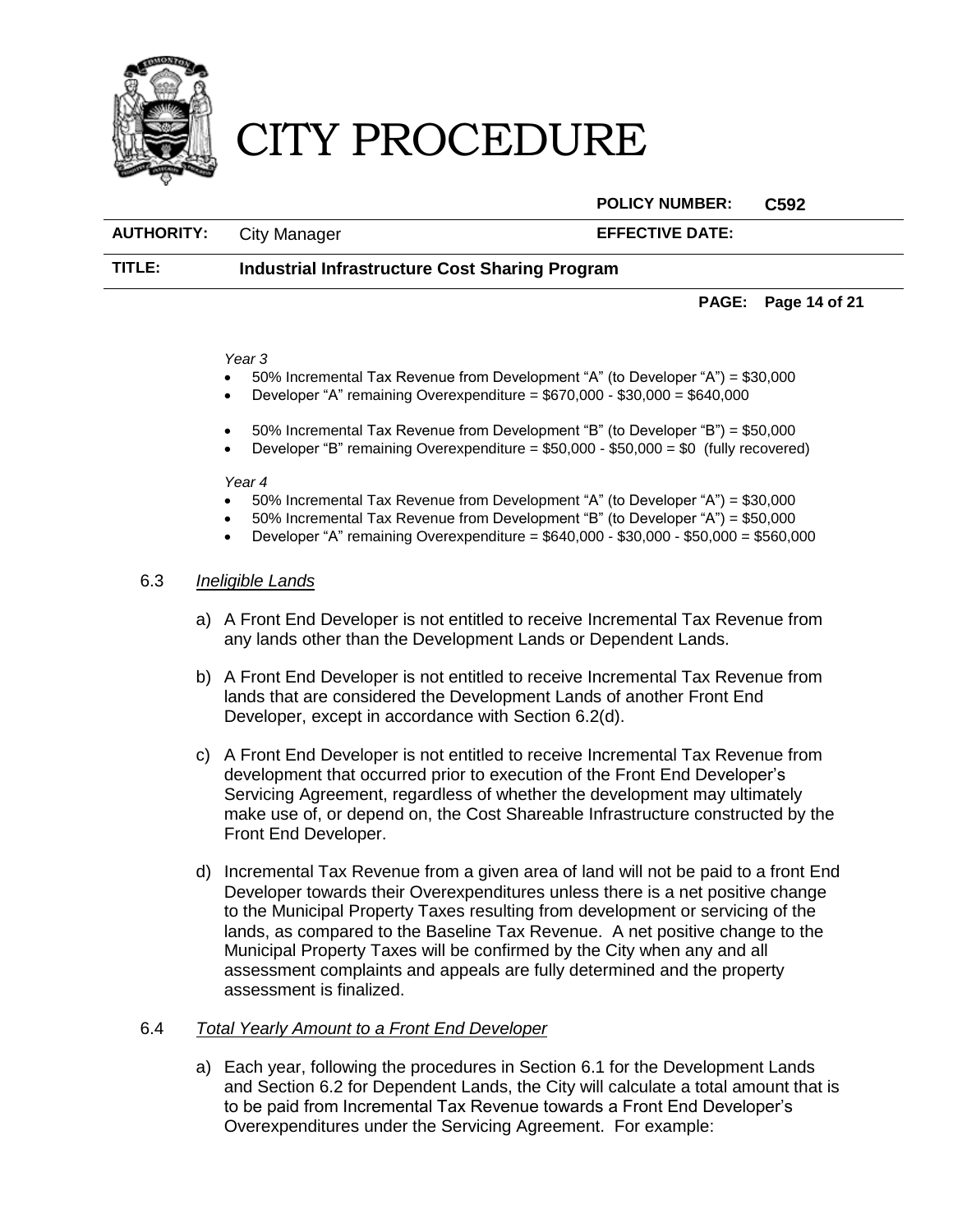

**POLICY NUMBER: C592**

**AUTHORITY:** City Manager **EFFECTIVE DATE:**

**TITLE: Industrial Infrastructure Cost Sharing Program**

**PAGE: Page 15 of 21**

- 50% Incremental Tax Revenue from Development Lands = \$30,000
- 50% Incremental Tax Revenue from Dependent Lands "A" = \$50,000
- 50% Incremental Tax Revenue from Dependent Lands "B" = \$120,000
- Total Incremental Tax Revenue to Developer this year
	- $= $30,000 + $50,000 + $120,000 = $200,000$
- b) Once the total amount of Incremental Tax Revenue that a Front End Developer is entitled to receive for a given year is calculated, that amount will be distributed proportionately towards all Overexpenditures that the Front End Developer is carrying under the Servicing Agreement, based on the value of each Overexpenditure at that time. For example:
	- Total Incremental Tax Revenue to Developer this year = \$200,000
	- Developer's current total Overexpenditures = \$1,000,000 Broken down as:
		- o \$500,000 arterial roadway Overexpenditure (50% of total)
		- o \$300,000 sanitary drainage Overexpenditure (30% of total)
		- o \$150,000 storm drainage Overexpenditure Benefiting Area #1 (15% of total)
		- o \$50,000 storm drainage Overexpenditure Benefiting Area #2 (5% of total)
	- Distribution of \$200,000 Incremental tax Revenue:
		- $\degree$  \$200,000 x 50% = \$100,000 to arterial roadway Overexpenditure<br> $\degree$  \$200,000 x 30% = \$60,000 to sanitary drainage Overexpenditure
		- $$200,000 \times 30\% = $60,000$  to sanitary drainage Overexpenditure
		- $\degree$  \$200,000 x 15% = \$30,000 to storm drainage Overexpenditure Benefiting Area #1
		- \$200,000 x 5% = \$10,000 to storm drainage Overexpenditure Benefiting Area #2

### 6.5 *Annual Payment*

- a) The City will pay the total amount of Incremental Tax Revenue that a Front End Developer is entitled to receive for a given year in a lump sum, after all applicable assessment complaints and appeals are fully determined, and after all Municipal Property Taxes have been paid for the Development Lands and any Dependent Lands. The City will pay these funds by no later than February 1<sup>st</sup> in the year following the year for which the Municipal Property Taxes were paid.
- b) Any and all annual payments to a Front End Developer from Incremental Tax Revenue will not be paid until the City has reviewed and confirmed that all that taxes imposed pursuant to part 10 of the Municipal Government Act, R.S.A. c. M-26 as amended, have been paid for the Development Lands, and any property located within the City of Edmonton that is owned by the Front End Developer.
- 6.6 *GST*

Any payments going to a Front End Developer from Incremental Tax Revenue will be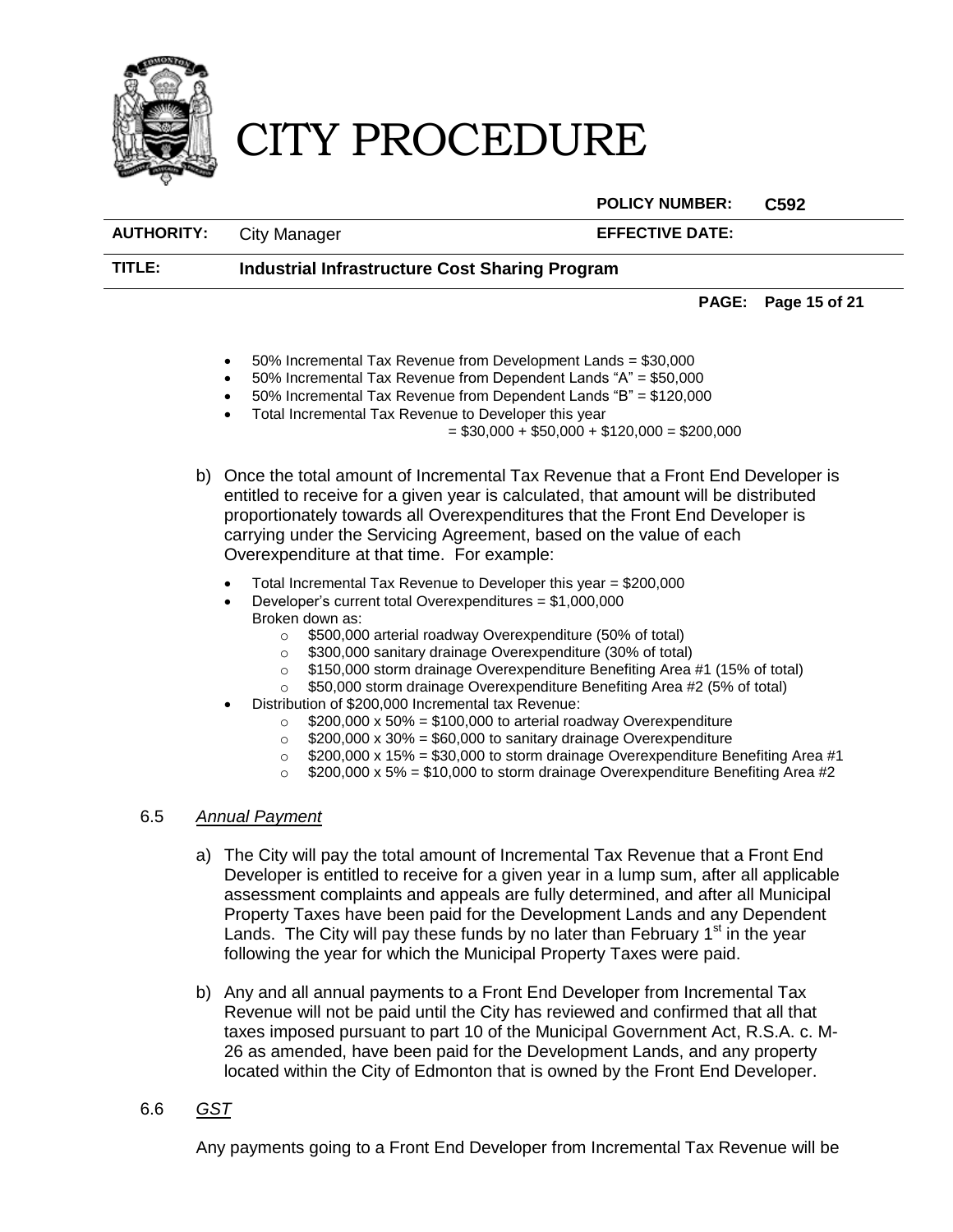

**POLICY NUMBER: C592**

**AUTHORITY:** City Manager **EFFECTIVE DATE:**

## **TITLE: Industrial Infrastructure Cost Sharing Program**

**PAGE: Page 16 of 21**

calculated net of GST. For any payments that the City provides towards a developer's Overexpenditure from Incremental Tax Revenue, GST will be provided from the City's corporate GST account, and recovered by the City from the Government of Canada. Incremental Tax Revenue will not be used to pay GST on any funds going back to a developer.

# <span id="page-17-0"></span>**7 RECOVERY FROM DEVELOPMENT LEVIES**

## 7.1 *Timing for Collection*

The City will collect Development Levies from Subsequent Developers in the Benefiting Area towards the Front End Developer's Overexpenditure, in the circumstances outlined in the Servicing Agreement.

### <span id="page-17-1"></span>7.2 *Payment Amounts*

The Development Levy payment amount required from each Subsequent Developer will be the greater of:

<span id="page-17-2"></span>a) *Payment (\$) = (Assessable Area x Rate) – Construction Cost*

where:

Assessable Area = the assessable area of the Subsequent Developer's subdivision or development, as determined by the City *(ha)*

Rate = the Development Levy rate *(\$/ha)*

Construction Cost = the Subsequent Developer's Cost Shareable Infrastructure construction cost *(\$)*;

or

- b) their share of existing Overexpenditures that were created prior to implementation of this policy, as outlined in Section [7.6.](#page-19-0)
- 7.3 *Distribution*

Development Levies that are collected within the Benefiting Area will be distributed proportionately to the parties carrying Overexpenditures, which may include the City, based on the value of each Overexpenditure's Development Levy Funding Maximum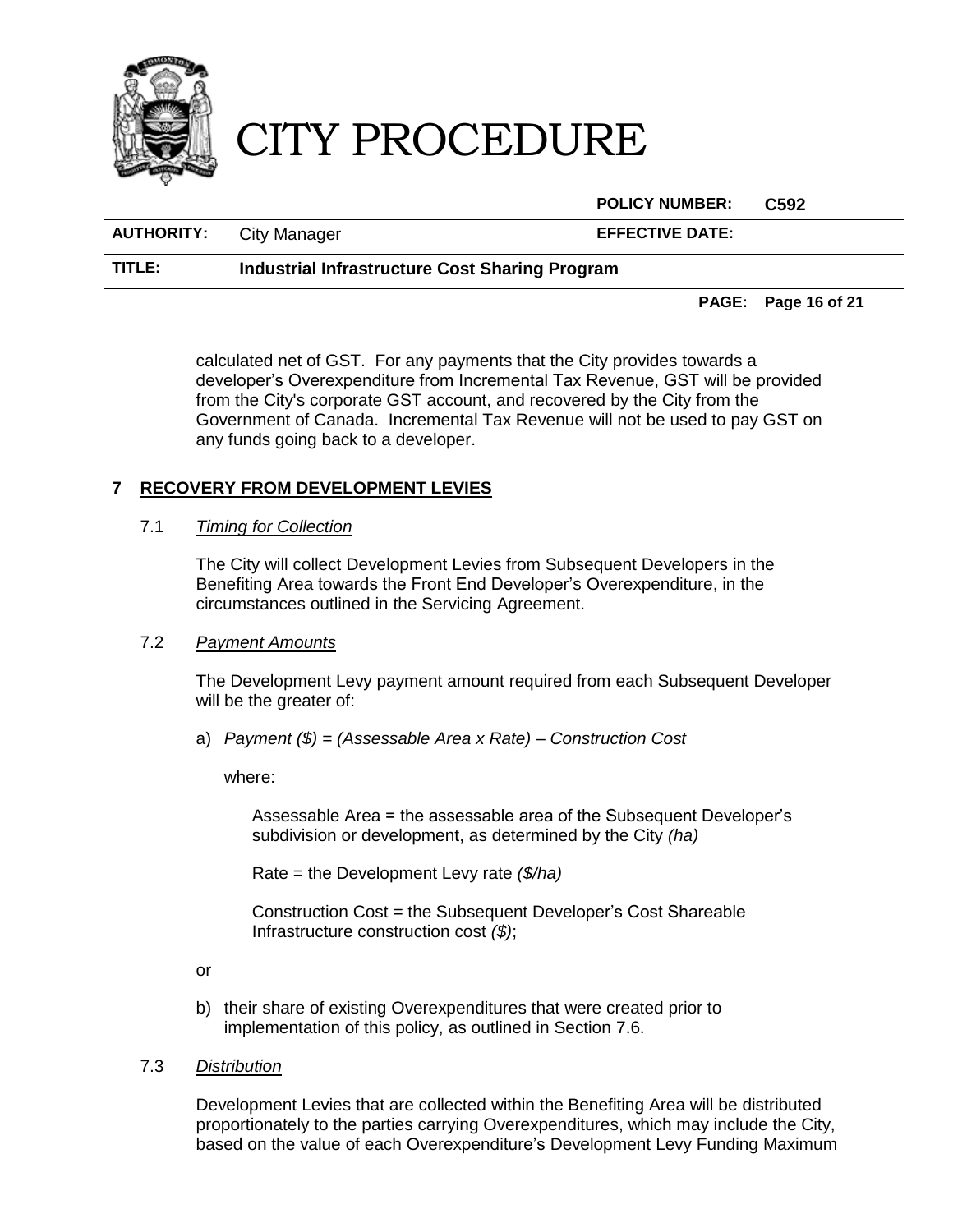

**POLICY NUMBER: C592**

**AUTHORITY:** City Manager **EFFECTIVE DATE:**

**TITLE: Industrial Infrastructure Cost Sharing Program**

#### **PAGE: Page 17 of 21**

at that time, as calculated in Section [4.2.](#page-8-0) For example:

*Year 1 – Front End Development "A" proceeds*

- $\bullet$  Developer "A" Cost Shareable Infrastructure construction = \$1 million
- Tax Funding Minimum "A" = \$1 million x 25% = \$250,000
- Development Levy Funding Maximum " $A$ " = \$1 million x 75% = \$750,000
- Developer "A" Development Levy contribution = \$300,000
- Developer "A" Overexpenditure = \$1 million \$300,000 = \$700,000
- Remaining Development Levy Funding Maximum "A" = \$750,000 \$300,000 = \$450,000

#### *Years 2 to 5 – No new development*

- Development Levies collected towards Developer "A" Overexpenditure = \$0
- Incremental Tax Revenue paid towards Developer "A" Overexpenditure = \$400,000
- Developer "A" remaining Overexpenditure = \$700,000 \$400,000 = \$300,000
- City's Overexpenditure = \$400,000 \$250,000 = \$150,000

### *Year 6 – Front End Development "B" proceeds*

- Developer "B" Cost Shareable Infrastructure construction = \$800,000
- Tax Funding Minimum "B" = \$800,000 x 25% = \$200,000
- Development Levy Funding Maximum "B" = \$800,000 x 75% = \$600,000
- Developer "B" Development Levy contribution = \$200,000
- Developer "B" Overexpenditure = \$800,000 \$200,000 = \$600,000
- Remaining Development Levy Funding Maximum "B" = \$600,000 \$200,000 = \$400,000
- Incremental Tax Revenue paid towards Developer "A" Overexpenditure = \$50,000
- Developer "A" remaining Overexpenditure = \$300,000 \$50,000 = \$250,000
- City's Overexpenditure = \$150,000 + \$50,000 = \$200,000
- Remaining Development Levy Funding Maximum "A" = \$250,000 (29.4% of total)
- City's remaining Development Levy Funding Maximum = \$200,000 (23.5% of total)
- Remaining Development Levy Funding Maximum "B" = \$400,000 (47.1% of total)

```
Total = 100\%
```
### *Year 7 – Subsequent Development "C" Proceeds*

- Developer "C" Cost Shareable Infrastructure construction = \$0
- Developer "C" Development Levy payment = \$200,000
- Distribution of \$200,000:
	- $\circ$  \$200,000 x 29.4% = \$58,800 to Developer "A"
	- $\circ$  \$200,000 x 23.5% = \$47,000 to the City
	- $\circ$  \$200,000 x 47.1% = \$94,200 to Developer "B"

### 7.4 *City's Discretion*

The City has, at its sole discretion, the right to defer the payment of all or a portion of Development Levies from certain lands within the Benefiting Area in situations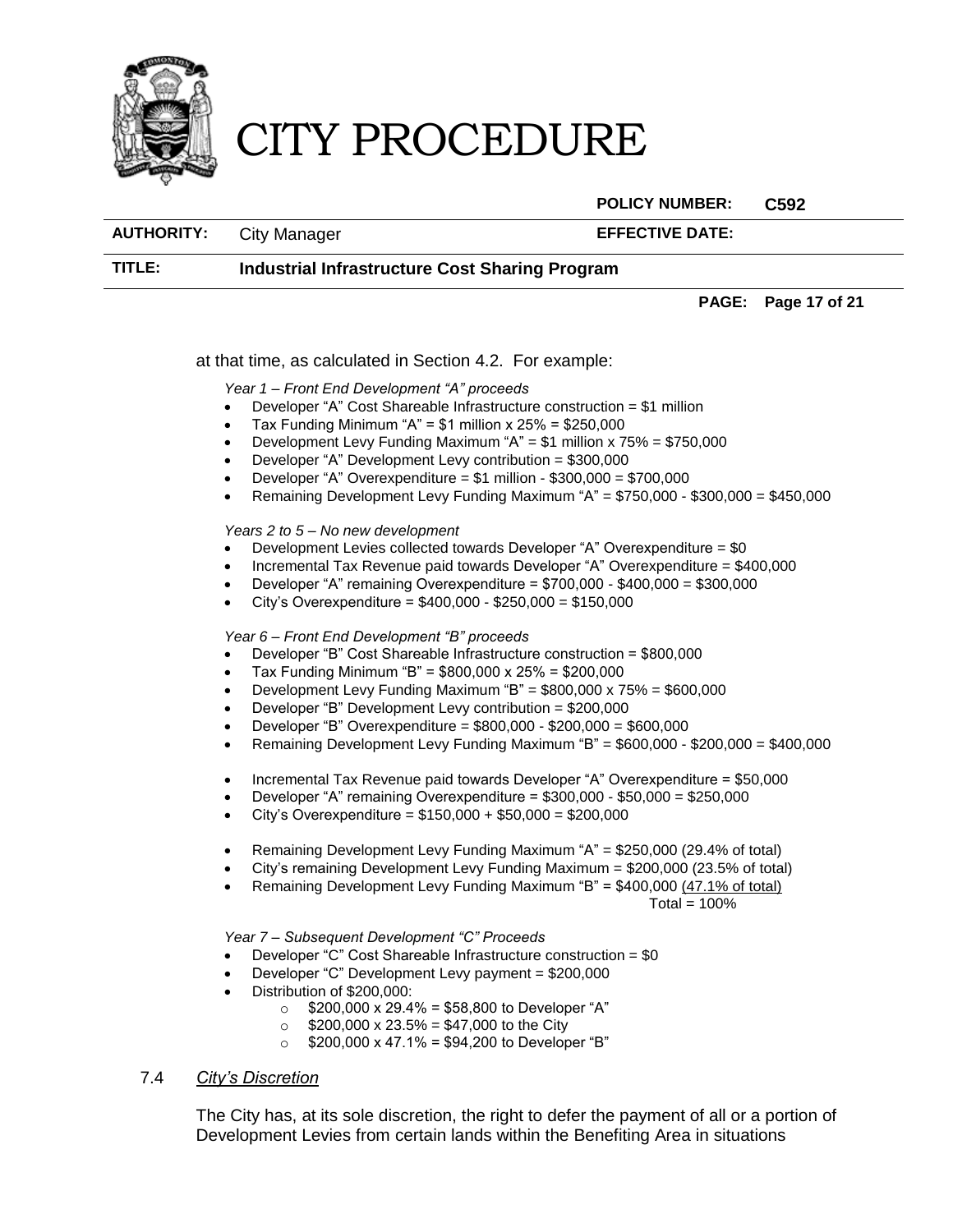

**POLICY NUMBER: C592**

**AUTHORITY:** City Manager **EFFECTIVE DATE:**

**TITLE: Industrial Infrastructure Cost Sharing Program**

**PAGE: Page 18 of 21**

including, but not limited to:

- a) if, in the City's opinion, the development permit or subdivision for the subject lands will not directly result in an increase in development;
- b) if, in the City's opinion, the Cost Shareable Infrastructure is not necessary to serve the development or subdivision occurring on the subject lands;
- c) if, in the City's opinion, the development or subdivision occurring on the subject lands has no substantial impact on the Cost Shareable Infrastructure arterial road or drainage systems;
- d) development permits for the sake of renovations or changes in use, or block shell subdivisions or lot line adiustments.

When the payment of Development Levies is deferred, the Development Levies will become payable at the time of a future subdivision or development permit for the subject lands.

### 7.5 *Release of Funds*

A Front End Developer's share of Development Levies collected by the City will be released to them following the process outlined in the Servicing Agreement.

### <span id="page-19-0"></span>7.6 *Existing Overexpenditures*

A Subsequent Developer in the Benefiting Area will not be required to share in previous developer's existing Overexpenditures (created prior to implementation of this policy) by paying more than the amount calculated in Section [7.2](#page-17-1)[\(a\),](#page-17-2) unless the City is legally obligated to require so under the previous developer's Servicing Agreement. If this occurs:

- a) the payment amount required from the Subsequent Developer will be calculated in accordance with the previous developer's Servicing Agreement;
- b) the Development Levy payment made by the Subsequent Developer will go to the previous developer, and no funds will go to the Front End Developer;
- c) the Subsequent Developer will be entitled to recover an Overexpenditure in the amount by which their payment exceeds the calculation in Section [7.2\(](#page-17-1)[a\);](#page-17-2)
- d) the Subsequent Developer will be entitled to recover their Overexpenditure from the following sources: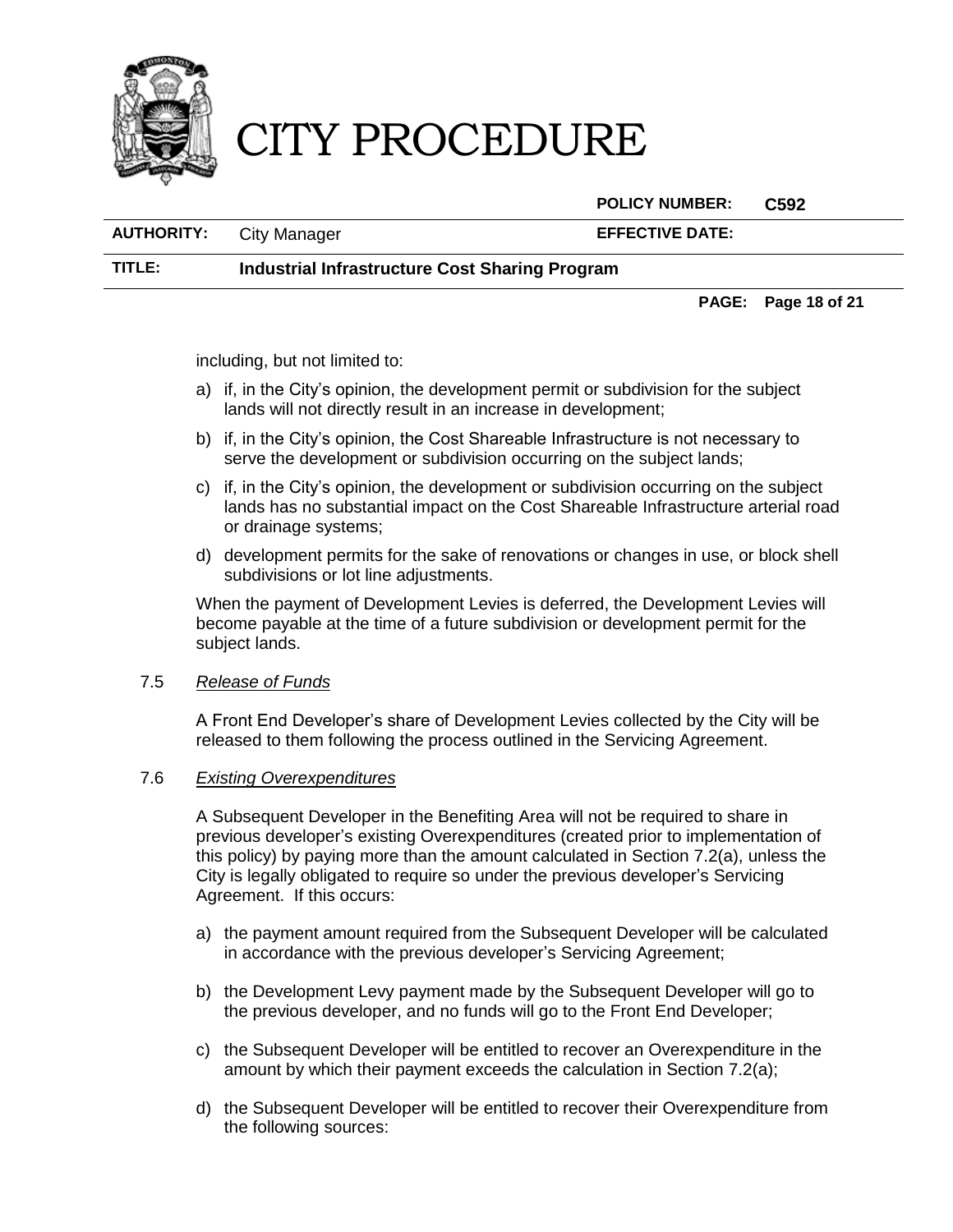

**POLICY NUMBER: C592**

**AUTHORITY:** City Manager **EFFECTIVE DATE: TITLE: Industrial Infrastructure Cost Sharing Program**

**PAGE: Page 19 of 21**

- i) fifty percent (50%) of the Incremental Tax Revenue from the lands included in their Servicing Agreement, starting in the following tax year after the Servicing Agreement is executed, and following the process outlined in Section [6;](#page-12-2) and
- ii) Development Levies from other Subsequent Developers in the Benefiting Area, following the processes outlined in this Section [7.](#page-17-0)
- e) the Tax Funding Minimum for the Subsequent Developer's Overexpenditure will equal zero (\$0);
- f) the Development Levy Funding Maximum will be equal to the Overexpenditure;
- g) any amounts that the City contributes through Incremental Tax Revenue will be fully recovered by the City in the future through Development Levies, and as funds are recovered, will be transferred into the City's general revenues; and
- h) the Development Levy rate must account for recovery of one hundred percent (100%) of the Overexpenditure, following the process in Section [5.3](#page-11-0)[\(b\).](#page-11-1)

### <span id="page-20-0"></span>**8 ADJUSTMENT OF OVEREXPENDITURES**

- 8.1 When a Front End Developer's Overexpenditure gets adjusted in accordance with the Servicing Agreement to reflect the actual construction cost of the Cost Shareable Infrastructure, the portion of the cost increase (or decrease) that is to be funded through the Development Levy shall be distributed and shared amongst:
	- a) any remaining assessable lands in the Benefiting Area that have yet to contribute to the Development Levy;
	- b) the Development Lands; and
	- c) any other lands within the Benefiting Area for which the Front End Developer has already contributed to the Development Levy, under a Servicing Agreement which was executed after the Servicing Agreement that contained the original Overexpenditure.

In other words, the City will calculate what the Development Levy contributions would have been for any lands that were developed by the Front End Developer, had the actual construction costs been known for the Cost Shareable Infrastructure when the Front End Developer made those Development Levy contributions. These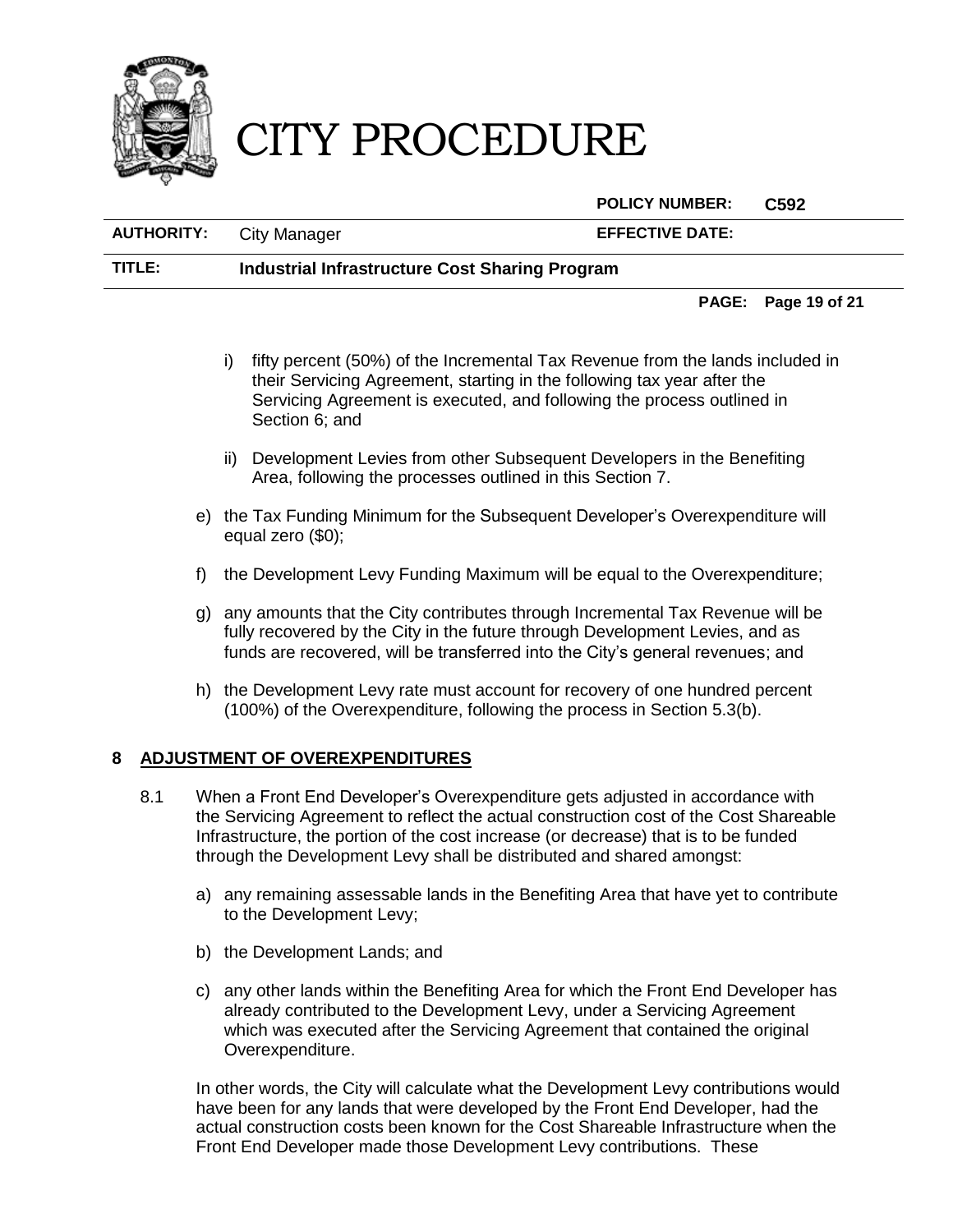

**POLICY NUMBER: C592**

**AUTHORITY:** City Manager **EFFECTIVE DATE:**

# **TITLE: Industrial Infrastructure Cost Sharing Program**

**PAGE: Page 20 of 21**

theoretical Development Levy contributions will be used to recalculate the Front End Developer's remaining Overexpenditure.

For example:

*Benefiting Area*

- Total estimated Cost Shareable Infrastructure cost = \$5 million
- Total assessable land area = 50 ha
- $\bullet$  Original Development Levy rate = \$5 million / 50 ha = \$100,000/ha
- Reduced Development Levy Rate =  $(\$5$  million x  $[100\% 25\%]$  / 50 ha = \$75,000/ha

*Year 1 – Front End Development "A" proceeds*

- Development "A" Cost Shareable Infrastructure construction = \$5 million
- Development Lands "A" area = 10 ha
- Development "A" Development Levy contribution =  $$75,000/ha \times 10 ha = $750,000$
- Development "A" Overexpenditure = \$ 5 million \$750,000 = \$4.25 million
- Remaining assessable lands in Benefiting Area = 50 ha 10 ha = 40 ha

*Year 2 – Subsequent Development "B" proceeds (different developer)*

- Development "B" area = 15 ha
- Development "B" Development Levy contribution = \$75,000/ha x 15 ha = \$1,125,000
- Development "A" remaining Overexpenditure =  $$4.25$  million  $$1,125,000 = $3,125,000$
- **•** Remaining assessable lands in Benefiting Area = 40 ha 15 ha = 25 ha

*Year 3 – Subsequent Development "C" proceeds (same developer as Development "A")*

- Development "C" area = 5 ha
- Development "C" Development Levy contribution =  $$75,000/ha \times 5 ha = $375,000$
- Development "A" remaining Overexpenditure = \$3,125,000 \$375,000 = \$2.75 million
- Remaining assessable lands in Benefiting Area = 25 ha 5 ha = 20 ha

*Year 4 – Cost Adjustment*

- Development "A" construction completed
- Development "A" actual Cost Shareable Infrastructure construction = \$6 million (*\$1 million increase*)
- Cost increase to be shared amongst:
	- o Remaining assessable lands = 20 ha
	- o Development Lands "A" = 10 ha
	- $\frac{5}{2}$  Development "C" = 5 ha
	- $\circ$  Total = 35 ha
- Original reduced Development Levy rate = \$75,000/ha
- Addition to Development Levy due to cost increase =  $($1 \text{ million} \times [100\% 25\%]) / 35 \text{ ha} = $21.429/\text{ha}$
- New Development Levy Rate =  $$75,000/ha + $21,429/ha = $96,429/ha$
- Adjusted Development "A" Development Levy contribution =  $$96,429/ha \times 10$  ha =  $$964,290$
- Development "B" Development Levy contribution (cannot be adjusted) = \$1,125,000
- Adjusted Development "C" Development Levy contribution =  $$96,429/ha \times 5 ha = $482,145$